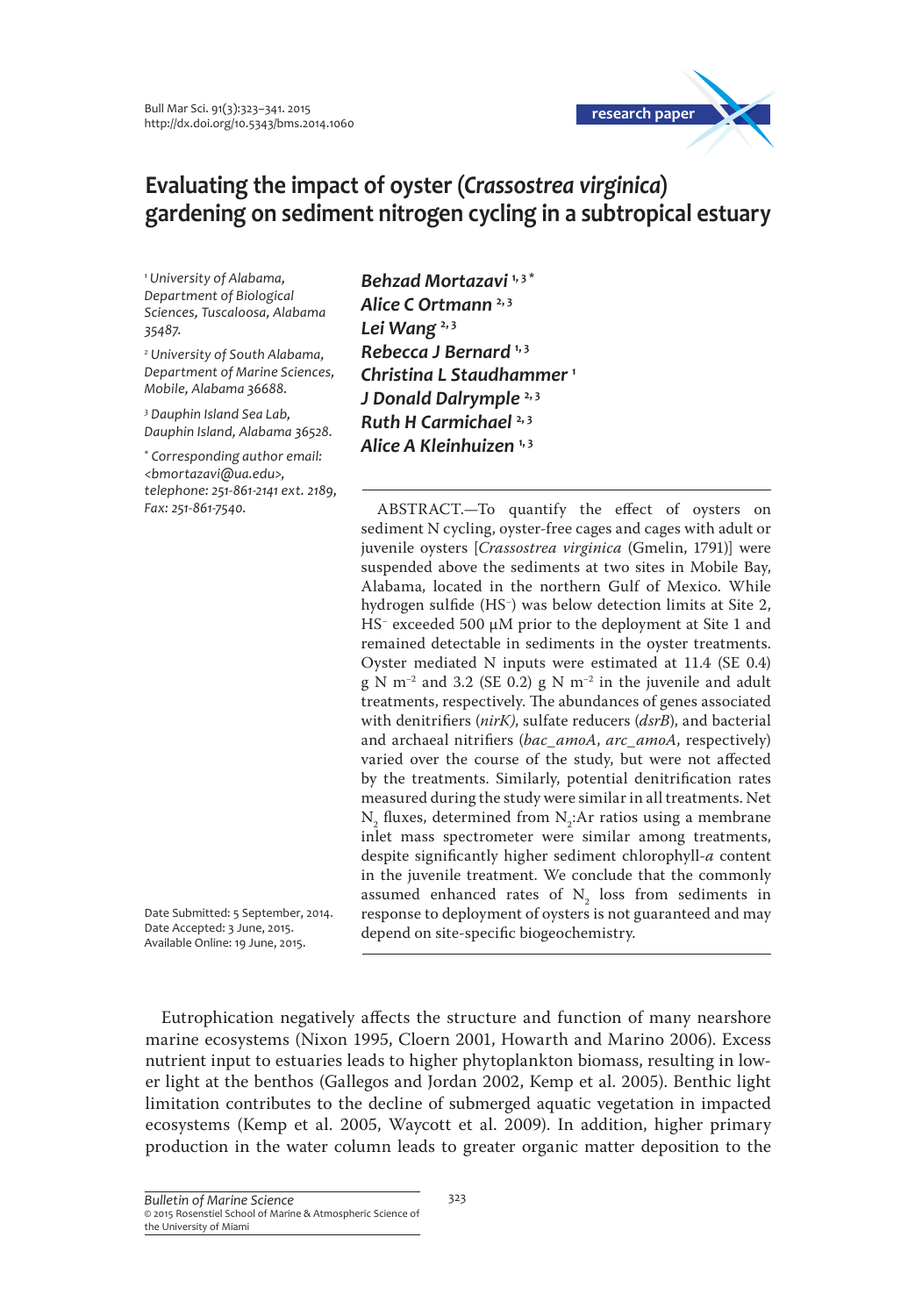sediments (Nixon 1981, Heip et al. 1995, Kemp et al. 1997) and lower dissolved oxygen due to mineralization (Kemp et al. 1992, Rabalais et al. 1996, Hagy et al. 2004), which further impacts the benthic community (Rosenberg et al. 1990). Mitigation strategies intended to lower the input of land-derived nutrients to coastal regions have been increasingly explored and implemented (Kemp et al. 2005, Paerl et al. 2006). Reduction of point source inputs of nutrients to ecosystems can ameliorate some symptoms of eutrophication (Conley et al. 2000, Carstensen et al. 2006). In instances when non-point sources account for a large fraction of nutrient input to an estuary, mitigation strategies to lower nutrient concentrations to desired levels remain problematic (Butt and Brown 2000, Boesch 2002).

One option is the use of commercially harvestable bivalves to lower the suspended particle load (Officer et al. 1982, Fulford et al. 2007) and, through harvesting, remove nitrogen (N) from the system via assimilation into soft tissues during growth (Newell 2004, Gifford et al. 2005). This strategy relies on the ability of bivalves to lower phytoplankton biomass via high filtration rates (Newell 1988, Dame and Prins 1997, Nelson et al. 2004, Grizzle et al. 2008, Carlsson et al. 2012). The potential for such efforts to reduce suspended particle loads and diminish nutrient loads near oyster reefs and large scale aquaculture sites prompted calls for restoration of oyster reefs for economic benefit and as a companion strategy to point source reductions to remediate symptoms of nutrient enrichment in estuaries (Breitburg et al. 2000, Cerco and Noel 2007, Carmichael et al. 2012).

In addition to N removal through harvest, bivalves alter organic input to the sediments and contribute to N removal through changes that occur in sediment biogeochemical cycles (Newell et al. 2002, Nizzoli et al. 2006, Carlsson et al. 2012). Bivalves sort and package lower quality particles into psuedofeces that are aggregated with a mucus layer and rejected prior to ingestion (Newell and Jordan 1983). Psuedofeces, along with feces, have fast sinking velocities and reach the benthos much faster than non-aggregated and suspended particles (Widdows et al. 1998). Newell et al. (2002) experimentally showed that high input of pelletized phytoplankton (simulating pseudofeces) altered sediment biogeochemistry increasing the contribution of bivalves to N removal. With input of organic matter, dissimlatory reduction of nitrate to di-nitrogen gas (denitrification) increased, resulting in additional loss of N from the system (Newell et al. 2002). Higher oxygen consumption as a result of aerobic respiration of biodeposits can enhance ammonium flux to the water column (Newell et al. 2002, Christensen et al. 2003, Carlsson et al. 2012). Newell et al. (2004) suggested that this resulting enhancement in denitrification was an additive factor that needed to be considered when calculating net N removal from the system by oysters.

At moderate inputs of organic matter to oxic sediments, the increased production of ammonium is accompanied by higher nitrification rates, a process which supplies the substrate (nitrate) used during denitrification. However, as organic loads to the sediments increase, consumption of oxygen in the sediments can result in a diminished oxic layer and oxygen limitation of nitrification. This reduction in nitrification results in lower rates of coupled nitrification-denitrification, and mineralized N is instead mainly returned to the water column in the form of ammonium (Carlsson et al. 2012). The enhancement of N removal by denitrification in the vicinity of oyster reefs was apparent in a temperate estuary (Piehler and Smyth 2011) where higher rates of denitrification were measured in oyster reef mudflats compared to intertidal sediments, seagrass beds, and marshes. Increased rates of denitrification were also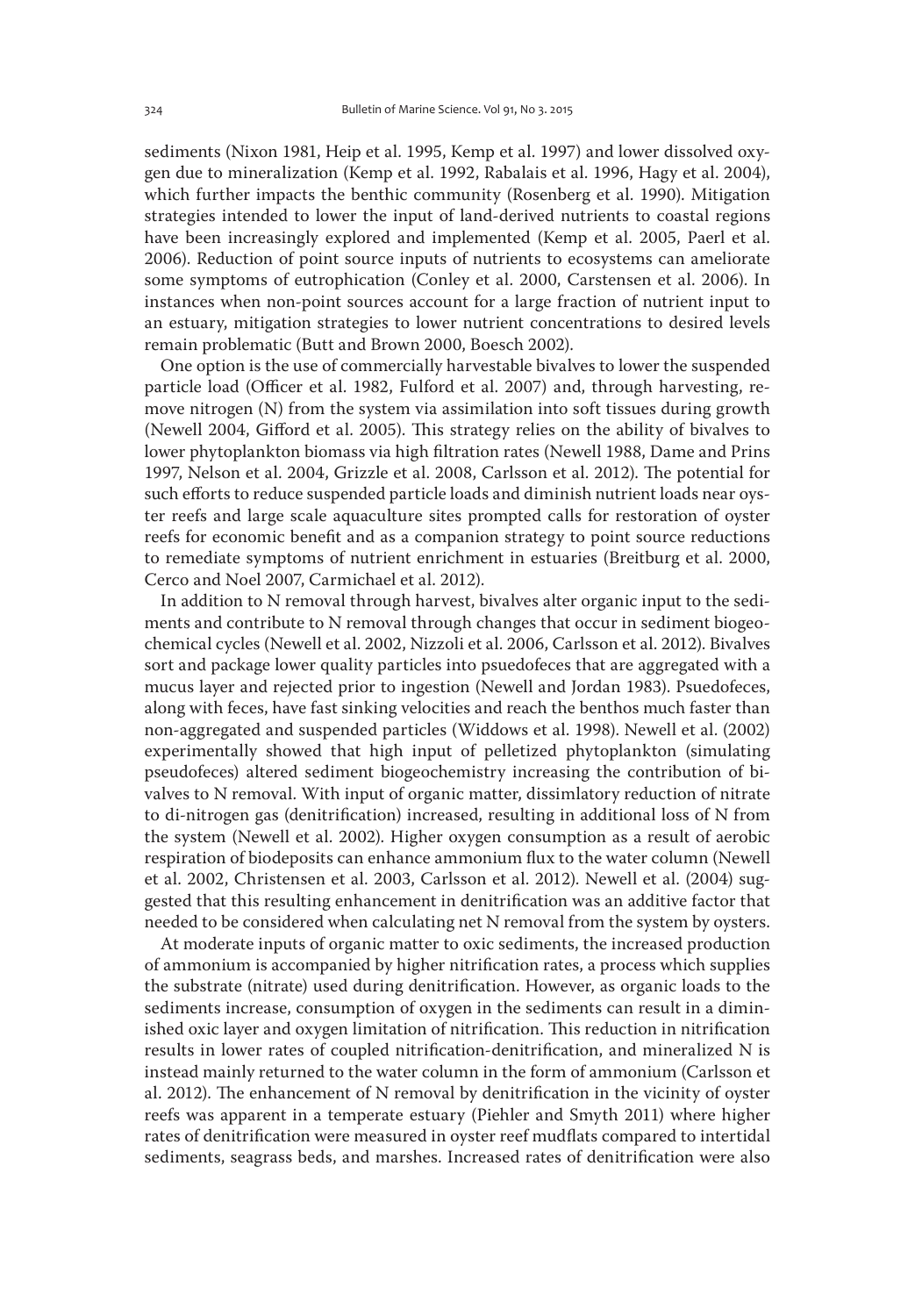observed adjacent to natural oyster reefs compared to more distant sediment (15–20 m); however, rates could have been higher due to better oxygen penetration in the shelly sediment rather than due to biodeposits (Hoellein et al. 2015). Lower rates of denitrification also have been associated with aquaculture compared to natural oyster reefs (Higgens et al. 2013, reviewed in Kellogg et al. 2014). The high degree of spatial and temporal variability among measured effects of bivalves on sediment biogeochemistry suggests some mediation by site-specific attributes that are not fully understood (Hatcher et al. 1994, Christensen et al. 2003, Nizzoli et al. 2006, Carlsson et al. 2012).

In the present study, we examined the impact of oysters on sediment N cycling at two sites in Mobile Bay, Alabama, a subtropical estuary. Mobile Bay has extensive oyster beds exceeding 2040 hectares (May 1971) with annual mean (1954–2000) commercial landings estimated at 385,554 kg of oyster meat (Gregalis et al. 2008). The two sites were selected in consultation with the Mobile Bay Oyster Gardening Program, an education and restoration volunteer program that relies on "gardeners" to grow oysters for restoration enhancement efforts in Mobile Bay (http://masgc.org/ oyster/). Oyster spat are supplied to the gardeners in June of each year who then maintain the oysters off their dock in suspended cages and conduct weekly removal of predators and algae from the cages. Oysters are collected from the gardeners in November and transported to restoration and enhancement sites within Mobile Bay and field-planted. This program has successfully produced over 500,000 oysters for restoration purposes (http://masgc.org/oyster/). If the oysters also contributed to N removal during the growing season by stimulating denitrification in sediments, there would be an additional benefit to the program.

We deployed juvenile and harvest-sized adult oysters during a 4-mo period and examined abundances of genes associated with key microbial groups in the N cycle along with potential denitrification rates and benthic N fluxes. We predicted that biodeposits from oysters would increase N to sediments and stimulate denitrification compared to sediment without oysters. While the gardening program focuses on growing spat through one summer, gardening adult oysters could result in higher rates of denitrification due to the production of more biodeposits (Carmichael et al. 2012). As the juveniles grew throughout the year, we predicted that their effect on denitrification would increase to levels comparable to that of adults.

## **METHODS**

SAMPLING SITES.—Mobile Bay is a shallow (mean depth  $= 3$  m), 50 km long and 17–38 km wide subtropical estuary located in Alabama, USA (Schroeder 1977). It has a surface area of 1060 km<sup>2</sup> and receives fresh water from the Mobile River with an average discharge rate of 1914 m $^3$  s $^{\text{-}1}$  (Ward et al. 2005). Two sites were selected off Fort Morgan Peninsula in the bay. These two sites were 2 km apart and are typically subject to similar environmental conditions (salinity, temperature, and dissolved oxygen). Sites 1 (30°16´57˝N, 87°45´5˝W) and 2 (30°15´14˝N, 87°49´22˝W) had depths of 1 m at the locations where the cages were deployed.

EXPERIMENTAL SETUP.—In June 2011, mesh cages 15 cm tall covering an area of  $1.67$  m<sup>2</sup> were suspended at 0.2 m above the sediment surface under pilings extending approximately 30 m off the shoreline into Mobile Bay, similar to work conducted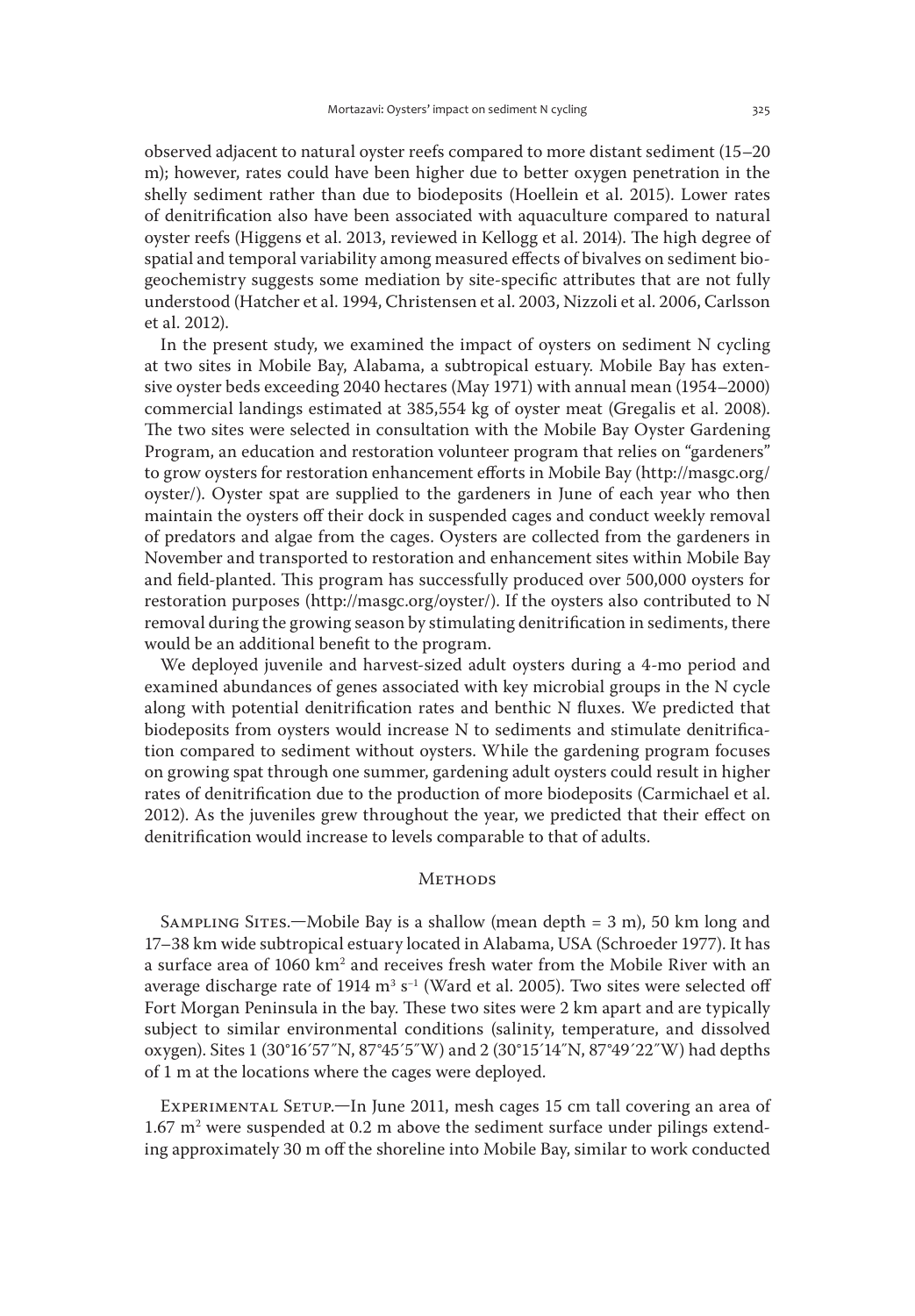by Fertig et al. (2009). At each site, one oyster-free cage served as control, while one cage containing 600 adult oysters [shell length: 98.0 (SE 1.3) mm], and another one containing 1800 juvenile oysters [shell length: 42 (SE 0.3) mm] served as the adult and juvenile treatments, respectively. Treatments were separated by approximately 1 m. The starting density of oysters was 1078 individuals m−2 for juveniles and 359 individuals m−2 for adults. At each site, in situ water temperature (°C), salinity, and dissolved oxygen (mg L−1) were measured biweekly with a calibrated handheld YSI-85 meter. Oyster survival was determined by counting and removing dead oysters after measuring water conditions.

DNA EXTRACTION AND QUANTITATIVE PCR.—In April 2011, prior to the deployment of the oysters, triplicate sediment cores (0–5 cm) were collected by hand with a cutoff syringe corer (1.5 cm diameter) for analysis. In June, July, August, and September triplicate surface sediment cores were collected from underneath the cages in each treatment. DNA was extracted from 1 g of sediment with phenol:chloroform method (Wilson 1987). Gene copy numbers were measured using Agilent Stratagene MX3500P quantitative PCR instrument and GoTaq qPCR Master Mix (Promega). Several genes were used to characterize N cycling along with sulfide production. Quantified genes included: archaeal and bacterial *amoA* (nitrification), *nirK* (denitrification), and *dsrB* (sulfate reduction). For each gene, a standard curve was used to determine the gene copy number. This curve was generated using a purified plasmid containing the target of interest. Each standard curve and sediment DNA sample was run in triplicate to ensure quality of estimates. Dissociation curves were included to ensure the correct product was quantified. Triplicate estimates for each sample were averaged and the three separate cores from each time point were then averaged to obtain a single estimate for each time point for each site and treatment. The primers used for archeal *amoA*, bacterial *amoA*, *nirK*, and *dsrB* were aramoAF/R (Francis et al. 2005), amoA1F/2R (Rotthauwe et al. 1997), Flacu/R3cu (Hallin and Lindgren 1999), and dsr1F/dsr4R (Wagner et al. 1998) were used for *nirK* and *dsrB*, respectively. Thermal cycling for *amoA* and *nirK* consisted of 95 °C 5 min, 40 cycles of 95 °C 30 s, 53 °C 1 min, 72 °C 1 min, and for *dsrB*, 95 °C 5 min, 40 cycles of 95 °C 30 s, 58 °C 40 s.

Increases and decreases in the abundance of genes detected using qPCR were used as a proxy for the organisms capable of carrying out these biogeochemical processes. While DNA cannot determine if these genes were actively transcribed (reviewed in Smith and Osborn 2009), changes in the abundance of genes detected over time indicate growth and death of specific organisms (Dandie et al. 2007). It is possible that some of the genes detected are associated with dead cells, thus potentially overestimating the abundance of genes in our study.

Chlorophyll *a*, Carbon, and Nitrogen.—Benthic chlorophyll-*a* samples were determined in triplicate from the top 1 cm of sediment collected with a 15-mm ID core tube. Chlorophyll-*a* concentrations were determined with a Turner Designs 700 fluorometer after cold extraction in 90% acetone for 24 hrs (Welschmeyer 1994). Particulate organic carbon and nitrogen content were measured for each core by drying sediments to a constant mass at 60 °C, homogenizing with mortar and pestle, and analyzing by combustion in a PDZ Europa Automatic Nitrogen and Carbon Analyzer-Gas Solid Liquid at the University of California Davis Stable Isotope Facility. The molar C:N ratio was then calculated.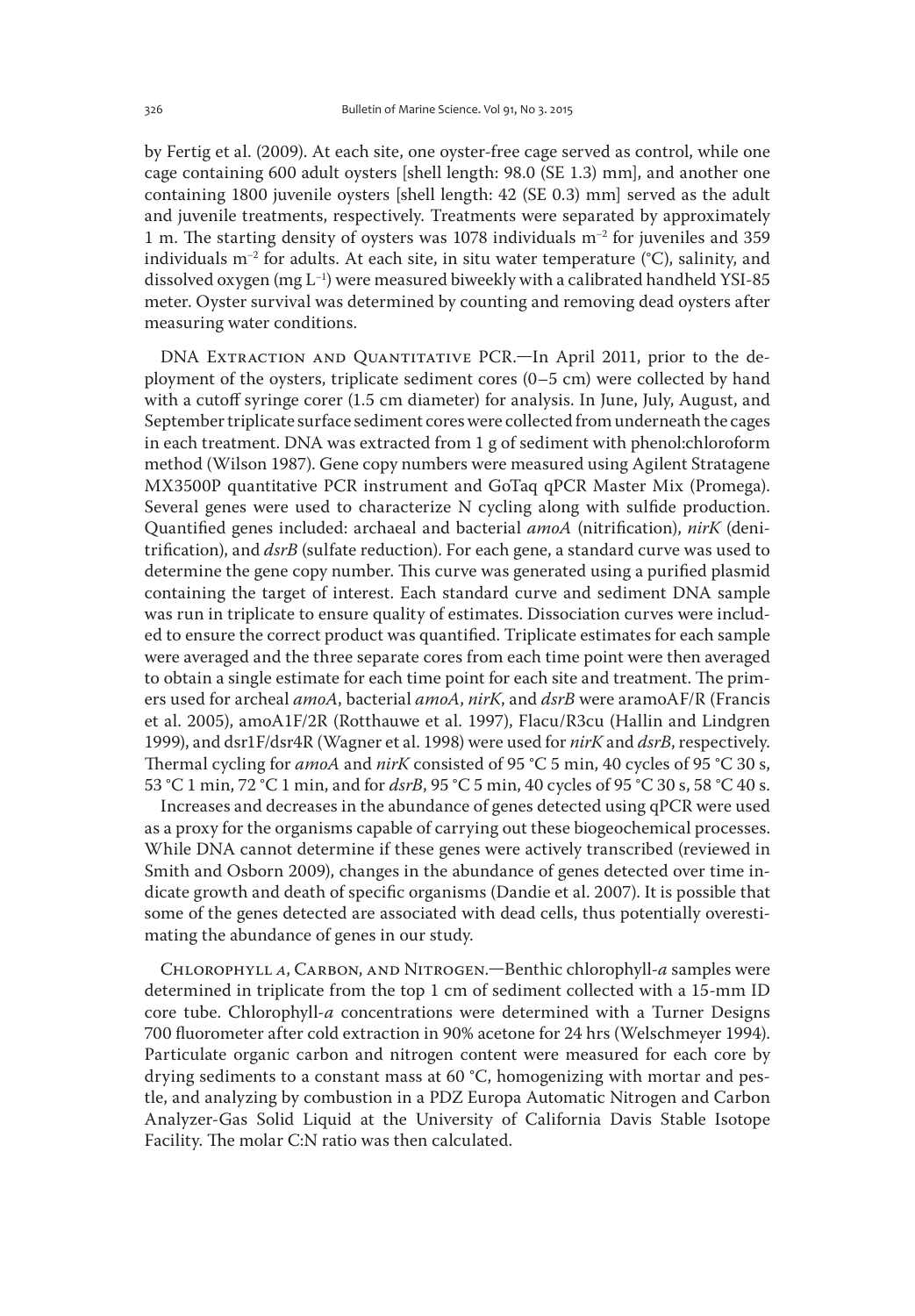Sediment Porewater and Benthic Fluxes.—Potential denitrification rates were measured with the acetylene inhibition technique (Sorensen 1978) from a subsample of the sediments collected for microbial analysis. Sediments (20 g) were incubated in 70-ml serum vials with 35-ml filtered site seawater amended with KNO<sub>3</sub> (final concentration of 100  $\mu$ M) (Dollhopf et al. 2005). The vials were sealed with butyl rubber stoppers and bubbled with  $N_{2}$  gas for 10 min to ensure anaerobic conditions. Each vial was injected with acetylene (10% v/v final concentration), vigorously shaken, and incubated in dark. After 1 hr, vials were shaken vigorously for 2 min and headspace  $\text{N}_2\text{O}$  concentration in each vial was determined with a Shimadzu gas chromatograph (GC-2400) equipped with an electron capture detector. The appropriate Bunsen coefficient was used to calculate the dissolved  $N_2O$  concentrations in the liquid phase (Weiss and Price 1980). Potential denitrification rates are reported in μmol N m−2 hr−1. This technique may underestimate denitrification supported by coupled nitrification-denitrification, as this method has been show to inhibit nitrification (Seitzinger et al. 1993).

On April 29, 2011, prior to deployment of the cages, intact polycarbonate sediment cores (17.5  $\times$  9.5 ID) were collected for determination of sediment porewater dissolved oxygen and hydrogen sulfide ion (HS− ) concentrations. A micromanipulator held calibrated solid-state  $\mathrm{O}_2$  and HS<sup>-</sup> microelectrodes (OX500-UW and H<sub>2</sub>S500-UW) connected to a Unisense<sup>®</sup> mulitmeter analyzer.

Triplicate intact sediment polycarbonate cores (27cm × 9.5cm ID, 30 cm deep) were collected at each site (August 30, 2011, at Site 1, and September 11, 2011, at Site 2) for measurements of benthic N fluxes, net denitrification rates, and sediment oxygen demand. Core tubes were capped with 5 cm of overlying water (approximately 355 ml), stored in a cooler, and transported to a temperature controlled environmental chamber at the Dauphin Island Sea Lab. In the environmental chamber, cores were uncapped under water in mesocosms filled with site water and set up in a flow through system (Kana et al. 1998, McCarthy et al. 2008). The flow through system consists of a multi-channel proportioning pump sending  $GF/F$  (0.7  $\mu$ m) filtered site water from a common reservoir per site ("inflow") at 0.08 L hr<sup>-1</sup> to each core. The positive displacement of the overlying water from each core ("outflow") was collected. The volume of water overlying each sediment core was exchanged five times during a 24-hr incubation period to let the cores achieve steady state. The incubations were maintained in darkness and ambient water temperature. Discreet inflow and outflow samples from each core for dissolved gas analysis ( $N<sub>2</sub>$  and Ar) by membrane inlet mass spectrometry (MIMS) (Kana et al. 1994) were collected by overflowing a 12-ml Exetainer® two tube-volumes prior to preserving it with 250 μl of 50% (w/v)  $ZnCl<sub>2</sub>$  solution. Additional inflow and outflow samples were collected for nutrient concentrations ( $NO_2^-$ ,  $NO_3^-$ ,  $NH_4^+$ ), filtered, frozen immediately, and analyzed using standard wet chemical techniques modified for the Skalar SAN+ autoanalyzer. A calibrated oxygen microelectrode (OX500-U, Unisense) connected to the Unisense<sup>®</sup> multimeter analyzer was used to measure dissolved oxygen concentrations in inflow and outflow waters. Sediment oxygen demand (SOD) and N fluxes were calculated by taking into account for inflow and outflow concentrations  $(\mu M)$  of the constituent of interest entering and leaving the core, respectively, the flow rate through the cores (L hr<sup>−1</sup>), and sediment surface area (m<sup>2</sup>). Positive numbers indicate a flux from the sediments to the water column while negative numbers indicate uptake by the sediments.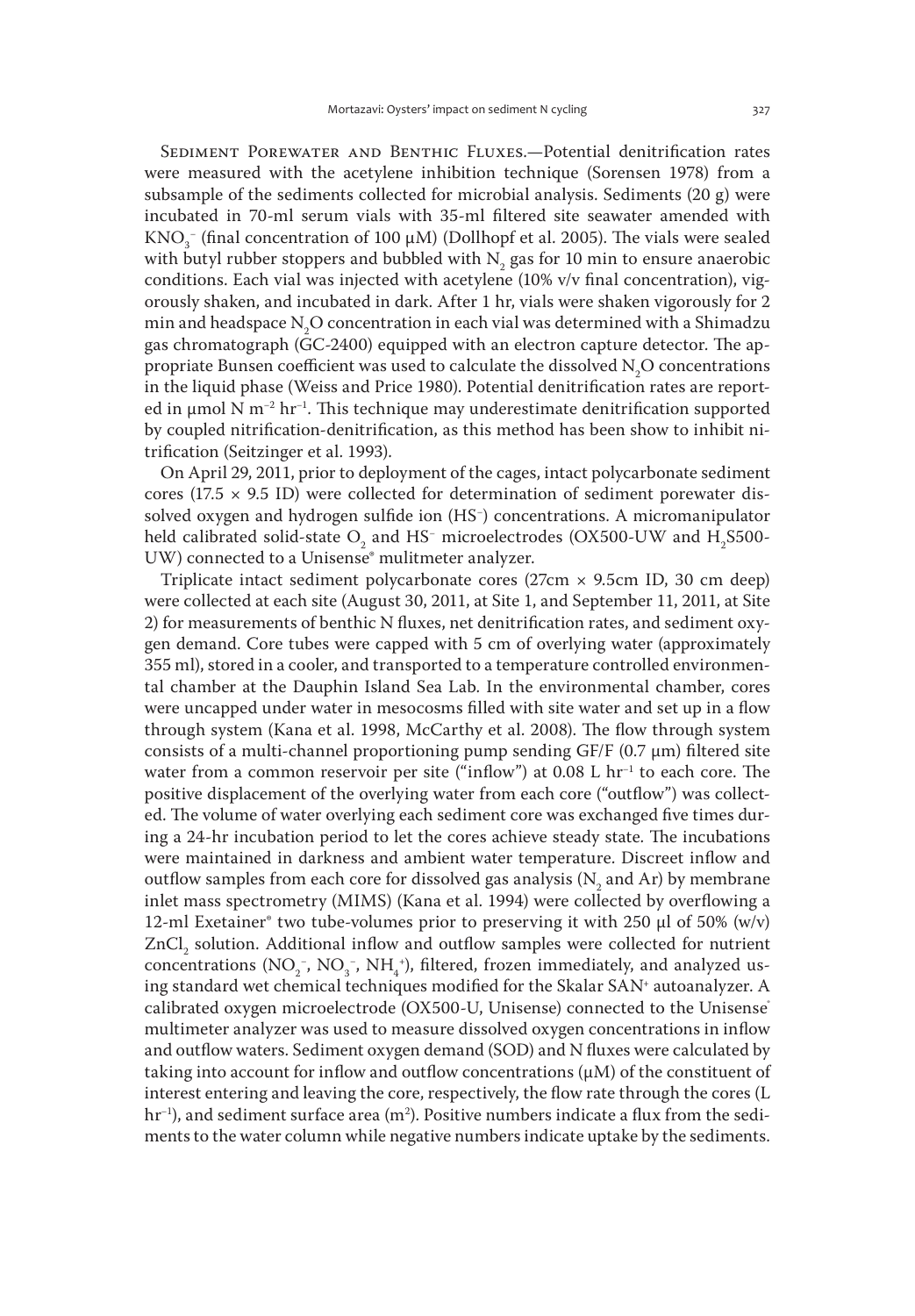Statistical Analyses.—Models were formulated for the C and N data as well as the gene copy numbers for *dsrB*, *nirK*, bacterial *amoA*, archaeal *amoA*, and potential denitrification all of which were measured at multiple time points. These data were collected under a randomized complete block design, with site serving as the block. Therefore, these analyses utilized mixed models via the SAS procedure PROC MIXED, with random effects included to account for blocking and within-block error. Although measurements were taken on the same block over time, sub-samples were not true repeated measures, as they were taken on different experimental units. Therefore, no repeated effect could be estimated; however, a random effect for Site\*Treatment\*Date was estimated to account for subsampling within each measurement time.

For variables measured when cores were collected for net  $N_2$  flux determination, univariate models were first estimated for the variables (chlorophyll *a*,  $N_2$ ,  $NO_3^-$ , NH4 + , and sediment oxygen fluxes). These analyses utilized mixed models via the SAS procedure PROC MIXED, with random effects included to account for blocking (site) and within-block (subsampling) error. When appropriate, data were transformed to reduce heteroscedasticity. The Kenward-Rogers method was used to adjust the degrees of freedom for the random effect. This adjustment results in a better, small-sample approximation of the covariance of the vector or parameter estimates, which results in more accurate significance tests from mixed-effects models. This approximation adjusts both the *F* statistic and its degrees of freedom, and will result in a more powerful test whenever variance among subsamples is high (i.e., when subsamples are dissimilar). Where significant effects were detected, Tukey's test was utilized to evaluate differences among treatments. Where significant interactions were detected, we utilized a simple effects analysis (Winer 1971) to test each underlying effect.

# **RESULTS**

Environmental Variabilty.—Water temperature increased from 21.4 °C in April, to a high of 32.7 °C, while salinity increased from a low of 3.5 in April to 13.8 in May, and further increased gradually during the deployment of the oysters to a maximum value of 19.7 (data not shown). Effects on oyster biodeposition were observed in the sediment. Analysis of sediment C and N content detected a Treatment\*Date effect on the %C and both date and treatment effects on %N (Table 1). For %N, the interaction term was not significant. Subsequent analyses of simple effects for %C showed that the juvenile treatment was significantly lower than both the control and adult treatment on June 8, 2011 (Fig. 1A, 1B). There were also significant differences between juvenile and control treatments on July 14, 2011, and between juvenile and adult treatments on September 20, 2011. Within treatments, multiple dates showed significant differences from each other, with a general trend of increasing %C in the sediment through time. The %N in the control was significantly higher than in the juvenile treatments, but neither was significantly different from the adult treatment (Fig 1C, 1D). The %N on September 8, 2011, was significantly higher than measurements on June 8, 2011, and July 14, 2011. There were no significant effects for the C:N ratios. On most occasions, the C:N ratios in sediments at Site 1 exceeded the Redfield ratio (Fig. 1E), at Site 2 sediment C:N ratios were, on many occasions, below the Redfield ratio (Figs. 1E, 1F).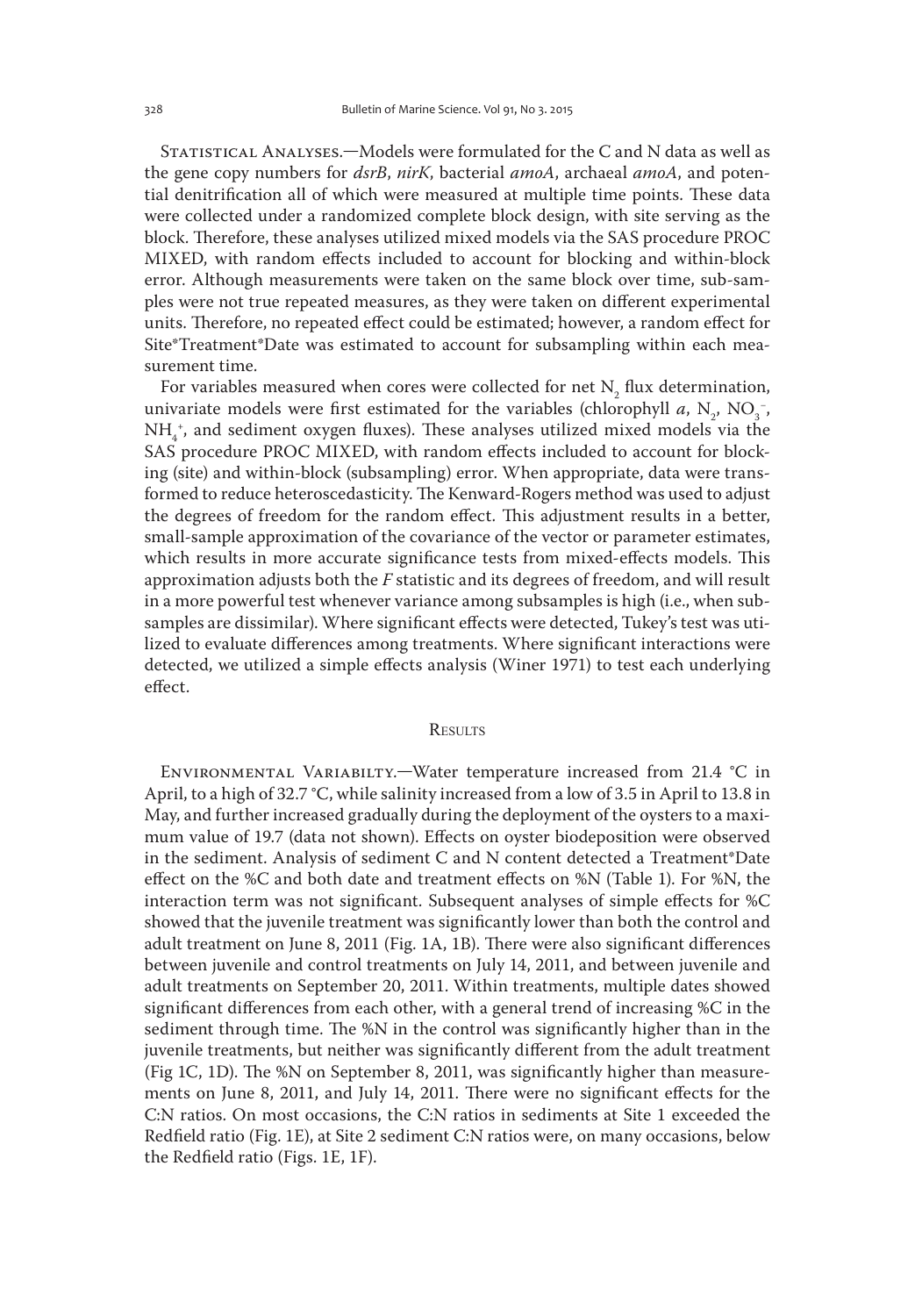| Variable                  | Effect                | Num DF                  | Den DF | F Value | $Pr$ > F |
|---------------------------|-----------------------|-------------------------|--------|---------|----------|
| $\%C$                     | Treatment             | $\overline{2}$          | 4.33   | 2.02    | 0.2405   |
|                           | Date                  | 9                       | 26.60  | 3.57    | 0.0050   |
|                           | Treatment*Date        | 17                      | 26.60  | 1.78    | 0.0897   |
| $\%N$                     | <b>Treatment</b>      | $\overline{2}$          | 3.00   | 6.01    | 0.0891   |
|                           | Date                  | 8                       | 24.00  | 2.36    | 0.0500   |
|                           | Treatment*Date        | 16                      | 24.00  | 1.16    | 0.3643   |
| C: N                      | Treatment             | $\overline{c}$          | 2.24   | 0.68    | 0.5894   |
|                           | Date                  | 9                       | 25.90  | 0.74    | 0.6722   |
|                           | Treatment*Date        | 17                      | 25.90  | 0.66    | 0.8103   |
| gene copy $dsrB$          | Treatment             | $\overline{2}$          | 2.00   | 3.01    | 0.2496   |
|                           | Date                  | $\overline{\mathbf{4}}$ | 12.00  | 191.19  | < 0.0001 |
|                           | <b>Treatment*Date</b> | 8                       | 12.00  | 2.92    | 0.0465   |
| gene_copy_nirK            | Treatment             | $\overline{2}$          | 2.00   | 0.26    | 0.7917   |
|                           | <b>Date</b>           | $\overline{\mathbf{4}}$ | 12.00  | 19.09   | < 0.0001 |
|                           | Treatment*Date        | 8                       | 12.00  | 2.04    | 0.1283   |
| gene_copy_bac_amoA        | Treatment             | $\overline{2}$          | 2.00   | 0.85    | 0.5395   |
|                           | Date                  | $\overline{\mathbf{4}}$ | 12.00  | 50.15   | < 0.0001 |
|                           | Treatment*Date        | 8                       | 12.00  | 1.38    | 0.2979   |
| gene copy arc amoA        | Treatment             | $\overline{2}$          | 2.00   | 5.64    | 0.1507   |
|                           | Date                  | $\overline{\mathbf{4}}$ | 12.00  | 23.45   | < 0.0001 |
|                           | Treatment*Date        | 8                       | 12.00  | 1.52    | 0.2467   |
| Potential denitrification | Treatment             | $\mathfrak{2}$          | 2.00   | 3.46    | 0.2240   |
|                           | Date                  | $\overline{4}$          | 12.00  | 2.23    | 0.1267   |
|                           | Treatment*Date        | 8                       | 12.00  | 1.37    | 0.3020   |

Table 1. Type 3 test of fixed effects for C and N content, gene data, and potential denitrification (variables measured at multiple time periods). Significant effects are in bold.

Microbial Abundances and Potential Denitrification Rates.—Over the course of the deployment, the abundances of quantified genes and potential denitrification rates varied, but differences across oyster treatments were not detected. The abundance of *dsrB* genes exceeded *amoA* and *nirK* abundances by >1000× and >100×, respectively (Fig. 2). The abundance of all targeted genes varied significantly over time (Table 1). Potential denitrification rates over the course of the study ranged from 5.3 to 280.3 µmol N m<sup>-2</sup> hr<sup>-1</sup> (Fig. 3), with temporal variability that was much less pronounced than that measured for the microbial gene abundances. No treatment effect on rates of potential denitrification was apparent (Table 1). In the univariate analyses of the gene copy and potential denitrification data, there was a significant Treatment\* Date interaction for *dsrB*. Post-hoc least square mean differences, performed on the marginal means within date and within treatment, indicated that for all treatments  $dsrB$  abundances were significantly different on August 17, 2011 ( $P =$ 0.047), with highest abundances in the adult treatment and lowest for the juvenile treatment. No other models indicated a significant effect of treatment (Table 1).

Sediment Oxygen and HS− Concentrations.—Oxygen and sulfide profiles in the sediments differed between sites both at the beginning and end of the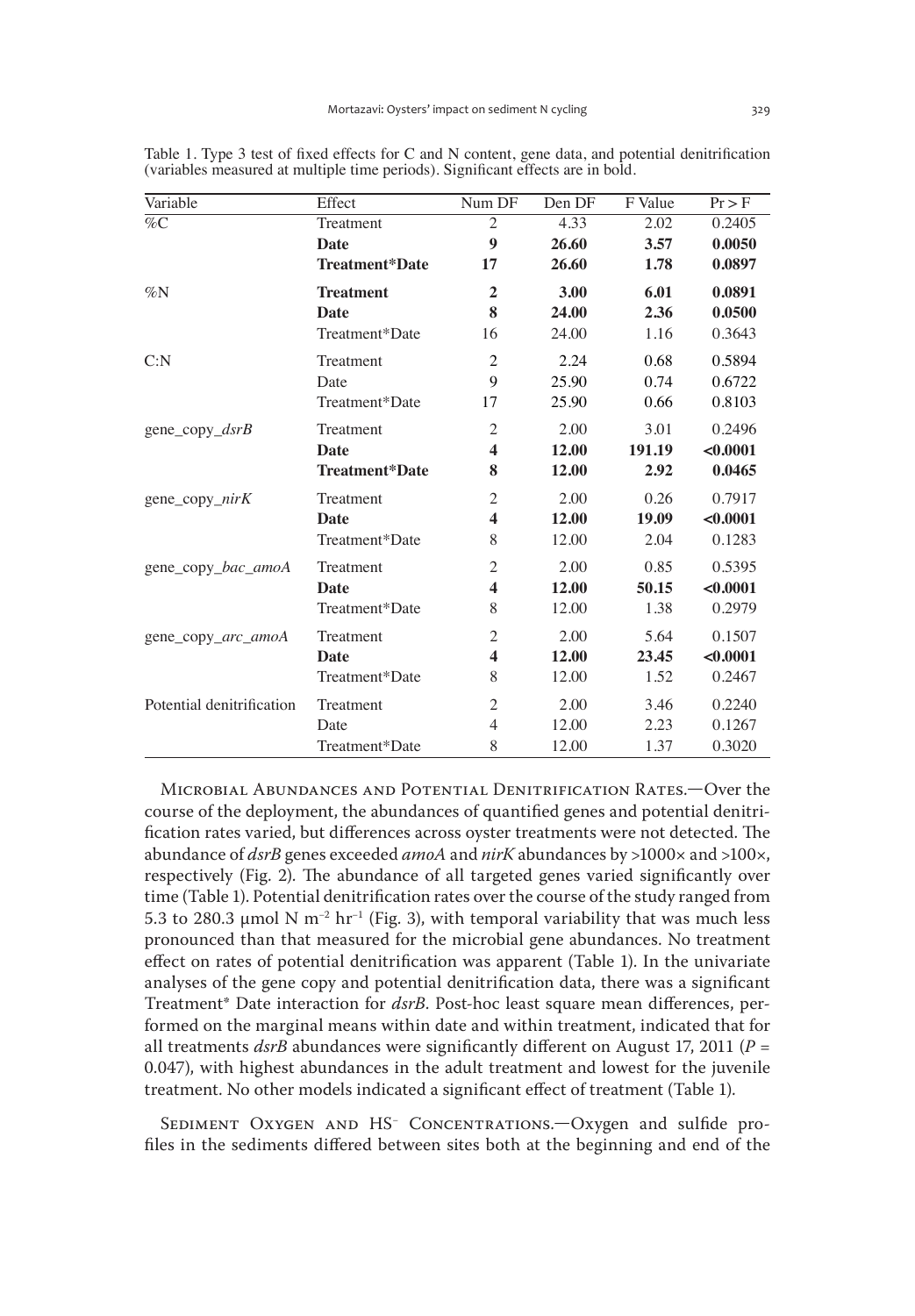

Figure 1. Sediment characteristics at the sites. Particulate carbon content at (A) Site 1 and at (B) Site 2. Particulate nitrogen content at (C) Site 1 and at (D) Site 2. C:N ratio of sediments at (E) Site 1 and at (F) Site 2.

deployment. The depth of the oxic layer in sediments at Sites 1 and 2 approached 4 mm in April (Fig. 4A,C). In September, the depth of oxygen penetration into the sediments declined at Site 1 (Fig. 4B) and in the control treatment at Site 2 (Fig. 4D). In the juvenile and adult oyster treatments at Site 2, slightly higher oxygen concentrations were measured deeper in the sediments compared to the control treatment (Fig. 4D). In April, HS− concentrations at Site 1 increased from undetectable at the surface to  $>500 \mu M$  in the 4–10 mm zone of the sediments (Fig. 4E). In September, HS− was absent in the top 10 mm of the sediments at Site 2 (Fig. 4H), but at Site 1, HS− concentrations in sediments underlying the control and juvenile treatments were higher than in the adult treatment (Fig. 4F).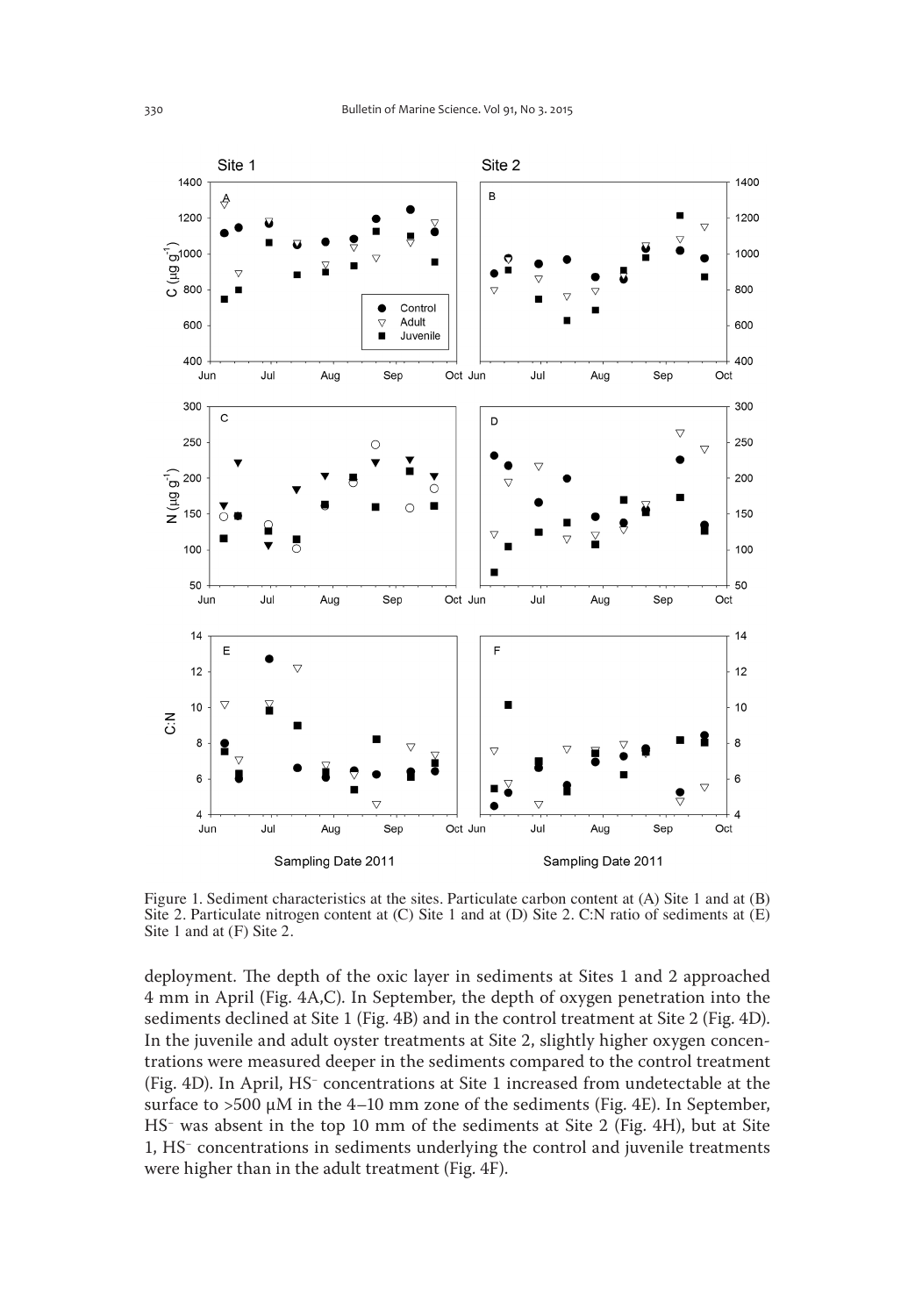

Figure 2. Abundance of targeted genes in the surficial sediments over the course of deployment of the oysters. (A, B) bacterial *amoA*. (C, D) archaeal *amoA*, (E, F) *nirK*, and (G, H) *dsrB*. The error bars are the standard error of the mean.

Sediment chlorophyll *a*, N Fluxes, and SOD.—Univariate analyses of the chlorophyll *a* and sediment flux data (Table 2) detected few treatment effects. A treatment effect was significant for only sediment chlorophyll *a* (Table 3). The result of Tukey's multiple comparison test indicated that both the juvenile ( $P = 0.0068$ ) and adult (*P* = 0.022) treatments had significantly higher sediment chlorophyll *a* than the control.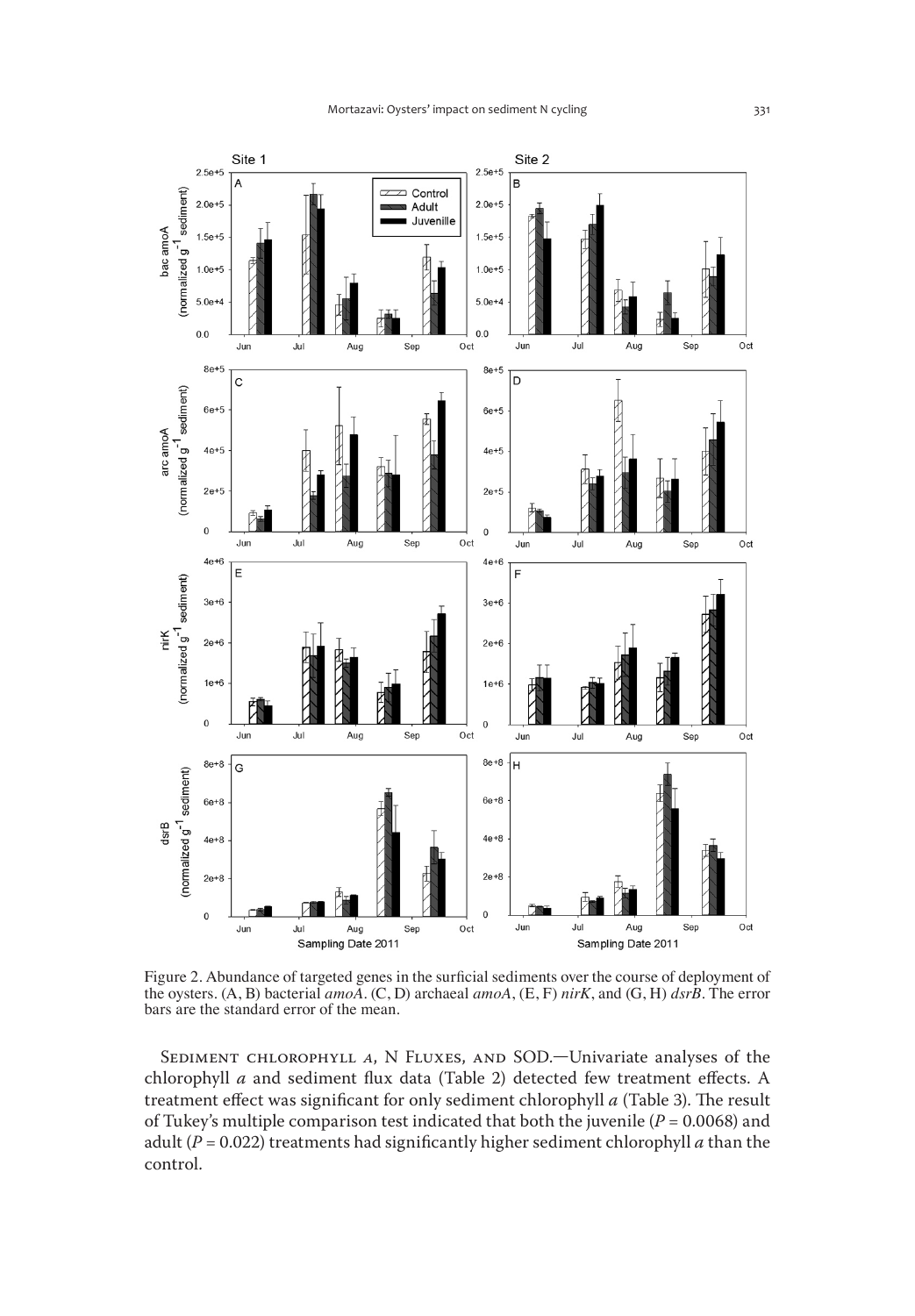

Figure 3. Potential denitrification rates measured prior to and during the deployments of the oysters at (A) Site 1 and (B) Site 2. The error bars are the standard error of the mean.



Figure 4. Porewater oxygen concentration profiles at (A, B) Site 1 and at (C, D) Site 2 measured on April 29, 2011, and in September 2011 in the different treatments. Porewater HS− concentration profiles measured on April 29, 2011, and in September 2011 at (E, F) Site 1 and at (G, H) Site 2.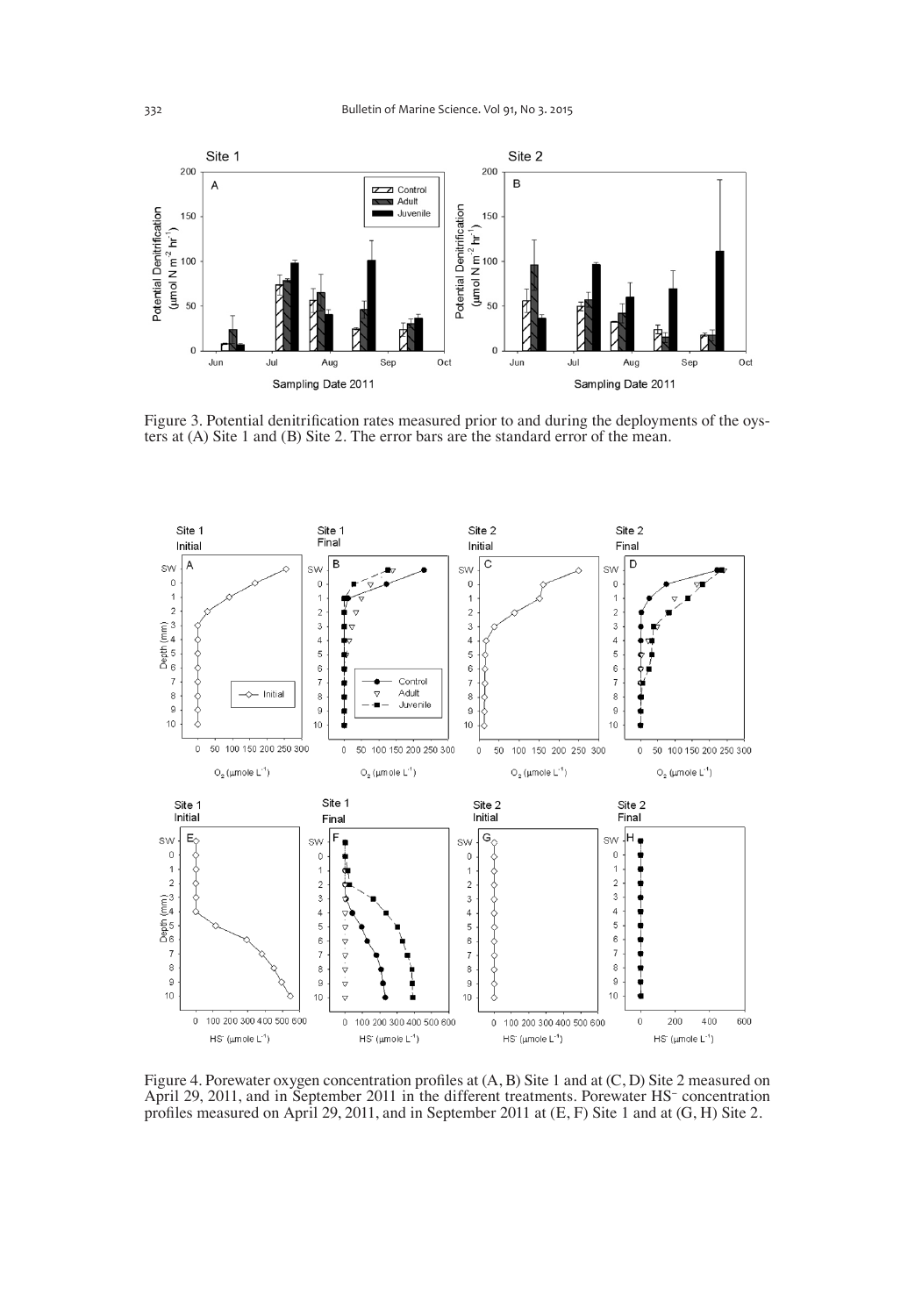| Treatment                                                 | Site 1       | Site 2       |
|-----------------------------------------------------------|--------------|--------------|
| Chlorophyll $a$ (mg m <sup>-2</sup> )                     |              |              |
| Control                                                   | 165.3(45.6)  | 93.6(1.7)    |
| Adult                                                     | 361.0(22.8)  | 99.7 (4.9)   |
| Juvenile                                                  | 301.7(21.0)  | 104.5(12.6)  |
| $O_2$ (µmol $O_2$ m <sup>-2</sup> hr <sup>-1</sup> )      |              |              |
| Control                                                   | 298.2 (26.8) | 316.8 (11.2) |
| Adult                                                     | 274.2(20.0)  | 293.8 (73.8) |
| Juvenile                                                  | 258.1(23.6)  | 515.1(65.0)  |
| $NH4+$ (µmol N m <sup>-2</sup> hr <sup>-1</sup> )         |              |              |
| Control                                                   | 52.2(12.1)   | 32.7(4.0)    |
| Adult                                                     | 99.0 (56.7)  | 27.3(2.8)    |
| Juvenile                                                  | 71.8(21.3)   | 67.2(11.1)   |
| $NO2-$ (µmol N m <sup>-2</sup> hr <sup>-1</sup> )         |              |              |
| Control                                                   | $-2.2(2.9)$  | $-32.2(0.9)$ |
| Adult                                                     | $-20.9(1.8)$ | $-47.0(0.4)$ |
| Juvenile                                                  | $-38.4(3.2)$ | 9.6(11.1)    |
| N <sub>2</sub> (µmol N m <sup>-2</sup> hr <sup>-1</sup> ) |              |              |
| Control                                                   | $-23.2(5.3)$ | $-35.5(7.8)$ |
| Adult                                                     | $-8.7(11.2)$ | $-9.1(5.0)$  |
| Juvenile                                                  | $-49.7(8.7)$ | 12.1(4.2)    |

Table 2. Sediment chlorophyll *a* and fluxes of  $O_2$ ,  $NH_4^+$ ,  $NO_3^-$  and  $N_2$  in September following the deployment of the oysters at two sites in Mobile Bay, AL. Values are means (1 standard error of the mean) for triplicate cores.

#### **Discussion**

Changes in Sediment Microbial Gene Copy Numbers and Potential Denitrification.—Denitrification has been shown to increase with N input (Seitzinger et al. 2006). Suspension feeding bivalves, by supplying biodeposits to the sediments, can impact N cycling within estuarine sediments (Christensen et al. 2003, Newell et al. 2005) by promoting N removal via denitrification (reviewed in Carmichael et al. 2012). Adult and juvenile oysters subsampled in this experiment released biodeposits at similar rates, approximately 19.6 (SE 1.8) μg N oyster<sup>-1</sup> hr<sup>-1</sup> (Dalrymple 2013). Oyster survival was high throughout the experiment, with only 1% and 2% mortality in the juvenile and adult treatments, respectively (Dalrymple and Carmichael 2015). Based on the measured production rate, differences in stocking density, and after accounting for mortality, we estimate that the cumulative biodeposits over the duration of the study amounted to 11.4 (SE 0.4) and 3.2 (SE 0.2) N

Table 3. Type 3 test of fixed effect of treatment for flux data (variables measured at one time period). Significant effects are in bold. Chl = chlorophyll, SOD = sediment oxygen demand.

| Variable                                                               | Num DF | Den DF | F Value | $Pr$ > F |
|------------------------------------------------------------------------|--------|--------|---------|----------|
| Ln (Chl $a$ mg m <sup>-2</sup> )                                       |        | 14     | 7.69    | 0.0056   |
| $N_2$ Flux (µmol m <sup>-2</sup> hr <sup>-1</sup> )                    |        | 14     | 1.29    | 0.3052   |
| Sqrt (NO <sub>3</sub> Flux +50_µmol m <sup>-2</sup> hr <sup>-1</sup> ) |        | 14     | 1.81    | 0.2003   |
| $NH4+ Flux (µmol m-2 hr-1)$                                            |        | 14     | 0.61    | 0.5570   |
| SOD (µmol m <sup>-2</sup> hr <sup>-1</sup> )                           |        | 14     | 193     | 0.1812   |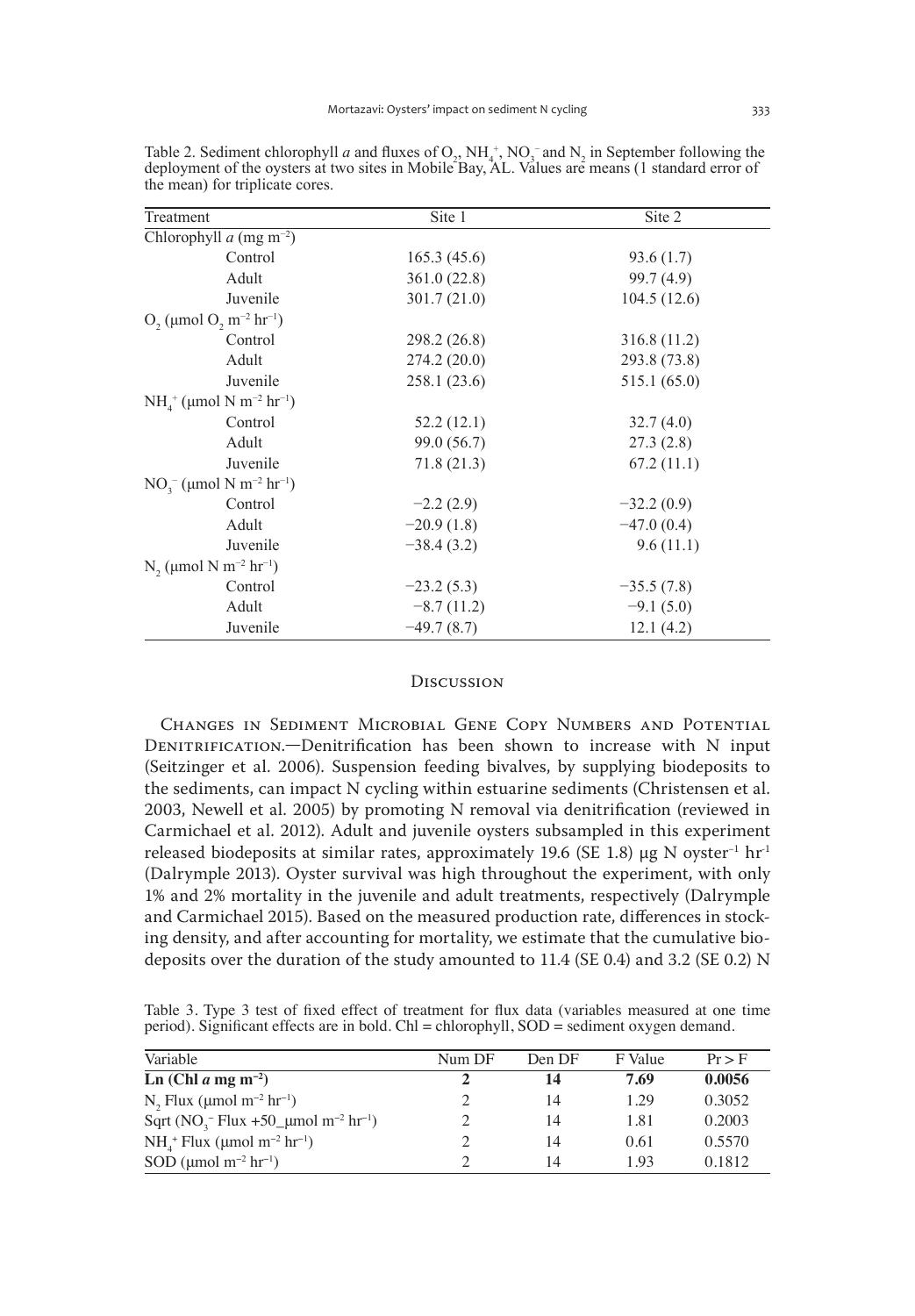g m−2 in the juvenile and adult treatments, respectively. Despite substantial C and N input by the oysters and higher standing stock of microphytobenthos with the presence of oysters, changes in select gene markers and variability in potential denitrification rates could not be attributed to a treatment effect.

In the present study, the temporal variability in the abundance of genes associated with both N and S cycling microbes during the experiment suggested that these members of the microbial community are actively responding to changes in the sediment biochemistry and environmental conditions, but that inputs of N associated with oyster biodeposits were not large enough to override the impact of other environmental factors. Neither the C or N content of the sediments underlying the oyster cages increased substantially either because biodeposits were rapidly mineralized and/or alternatively were dispersed by local physical processes.

Following addition of oysters to a mudflat in Ireland, little response of the microbial community was detected, with the diversity of total Bacteria (16S rRNA), methanogens, and methanotrophs unchanged when compared to sites without oysters (Green et al. 2012). In their study, Green et al. (2012) did detect an increase in the diversity of bacterial *amoA* genes, but only in treatments with the highest number of oysters. It is possible that in our study, oyster densities in the treatments were too low to stimulate a more pronounced response of the microbial community. However, microbial community diversity may have changed without impacting the abundance of targeted genes. In longer-term studies, suspension-feeding bivalves have been shown to significantly contribute C and N to the sediments (Kautsky and Sversker 1987, Hartstein and Stevens 2005, Carlsson et al. 2009). For example, 14 mo after suspended mussel farms were established on the Swedish coast sediment, PCN increased by 3–5 fold (Carlsson et al. 2012). Thus, the 4-mo long deployment of the present study may have been too short to significantly alter the biogeochemistry of the sediments.

Despite substantial changes in the abundance of *nirK* genes and increasing organic content in the water column (data not shown) and sediments during the deployment of the oysters, potential denitrification rates in the control treatment varied little. Similar to the gene copy number data, no significant effect of treatment was apparent (Fig 3, Table 1). In our study, *nirK* was quantified as a proxy for denitrification. *nirS* is often more abundant in marine sediments (e.g., Abell et al. 2010); however, at a similar site west of Mobile Bay, Alabama, *nirK* often outnumbered *nirS* during summer months suggesting that *nirK* is a good representation of the denitrification community at this location (Wang unpubl data). Including both *nirK* and *nirS* in the analysis likely would have shown higher overall abundances of genes associated with denitrification, but still no corresponding increase in potential denitrification rates.

A positive impact of oysters and other suspension feeding bivalves on denitrification does not appear to be ubiquitous. In a much larger study than ours, Higgins et al. (2013) deployed 80,000–120,000 oysters in floating rafts at two sites and found enhanced mineralization, but no impact on N removal through  $N_2$  production. Denitrification rates did increase in sediments under mussel farms that had moderate amounts of organic matter inputs to the sediments (Carlsson et al. 2012). In regions where the mussel farms had resulted in the excessive organic matter input, denitrification declined (Carlsson et al. 2012). These observations are consistent with experiments that have shown increases in denitrification following moderate additions of organic matter to the sediments (Caffrey et al. 1993, Sloth et al. 1995), while high organic matter input to the sediments lowered rates of denitrification (Caffrey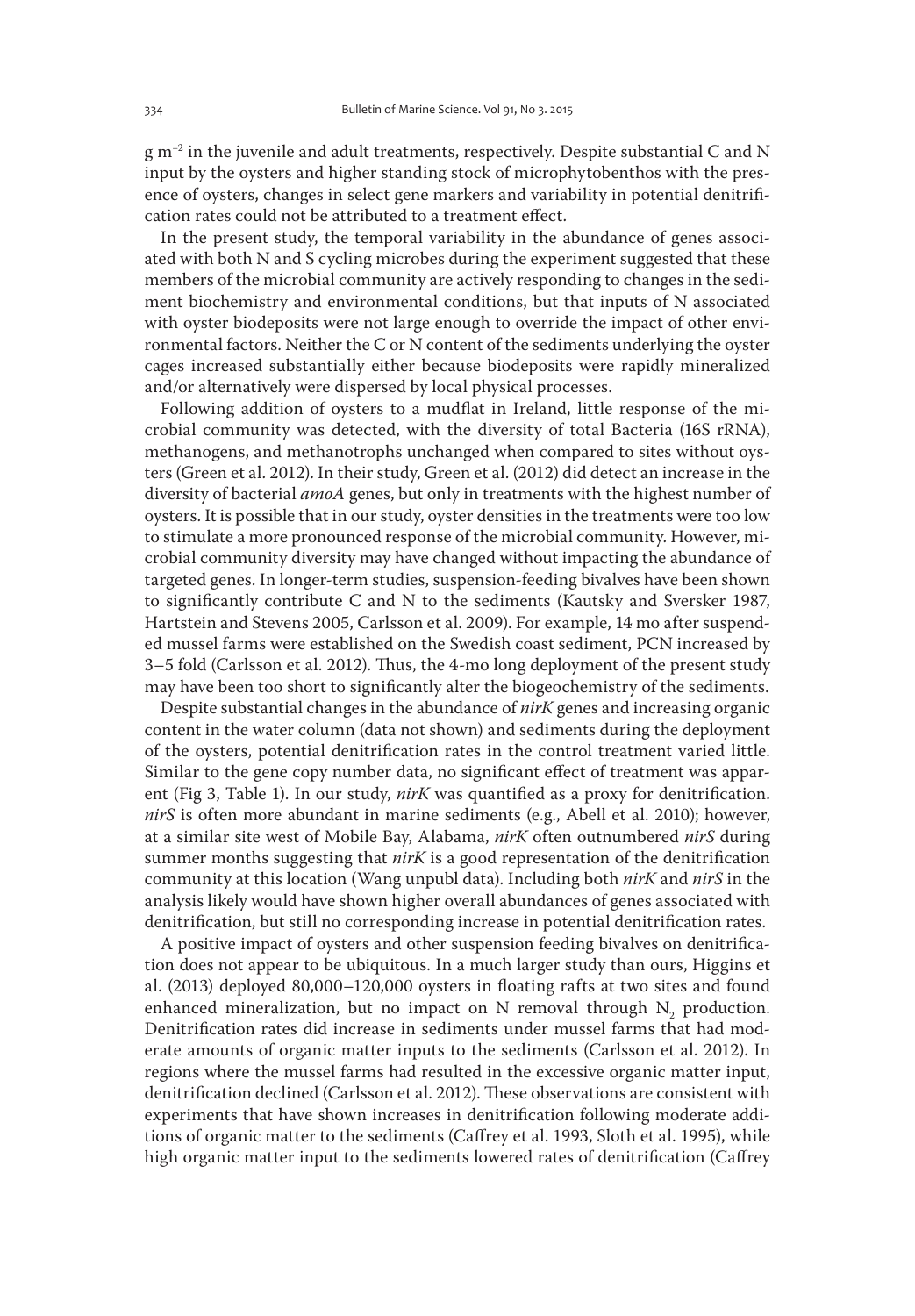et al. 1993, Sloth et al. 1995. Newell et al. 2002). Carlsson et al. (2012) suggested that nitrification and denitrification were inhibited by hydrogen sulfide in regions associated with mussel farms contributing high inputs of organic matter to the sediment.

Despite high potential denitrification rates,  $N_{2}$  fluxes measured with the MIMS suggested that, with the exception of the juvenile treatment at Site 2, nitrogen fixation exceeded denitrification, at a magnitude that was similar to rates measured in a nearby estuary (Mortazavi et al. 2012) and those measured in other temperate estuaries (McCarthy et al. 2008, Fulweiler and Nixon 2012, Smyth et al. 2012). Taken together, high rates of potential denitrification, but low rates of sediment  $N_2$  effluxes, suggests that denitrification is  $NO<sub>3</sub><sup>-</sup>$  limited, as observed for oyster beds in Jamaica Bay, an urbanized and eutrophic estuary in New York (Hoellein and Zarnoch 2014). Hoellein and Zarnoch (2014) noted that increased input of organic matter to the sediments by oysters in Jamaica Bay did not increase denitrification potential because the likely NO<sub>3</sub><sup>−</sup> source was the water column and not through mineralization of biodeposits and nitrification.

The data from the deployments in the present study suggest that sediment redox conditions have a large influence on denitrification rates. Hydrogen sulfide was abundant at Site 1 and the oxic layer was shallow, while at Site 2 HS− was absent within the top 10 mm of the sediments, although the oxic layer was still very shallow, limiting the zone for nitrification. At Site 1, HS− likely inhibited nitrification (Joye and Hollibaugh 1995), and denitrification could not be enhanced with additional input of organic matter through coupled nitrification-denitrification. While the positive correlation between the abundance of archaeal *amoA* genes and *nirK* genes (*r*<sup>2</sup> = 0.65, *P* < 0.0001) suggested that coupled nitrification/denitrification could be important in N cycling in this system, the abundant microphytobenthos along with the reducing conditions indicate strong competition for  $NH_4$ <sup>+</sup> by the benthic community. Limitation of nitrification would restrict the influence of oyster mediated N input to sediments that are dependent on coupled nitrification-denitrification.

Some of the highest rates of denitrification in aquatic ecosystems have been measured in oyster beds (Kellogg et al. 2013), with rates in oyster beds exceeding rates in nearby bare sediments by as much as an order of magnitude (Kellogg et al. 2013). But other studies have found no measurable impact of oyster biodeposits on N removal by denitrification (Higgins et al. 2013). In the present study, there appears to be substantial  $\mathrm{N}_\mathrm{2}$  fixation in sediments that are anoxic or have a very limited oxic layer. In reducing sediments, heterotrophic  $N_z$  uptake can be mediated by sulfate reducers who have been shown to contribute to  $N_2$  fixation in a variety of marine ecosystems (Welsh et al. 1996, Šantrůčková et al. 2010). It remains to be seen if at sites in Mobile Bay with less reducing conditions, the activity of the heterotrophic denitrifiers could potentially be enhanced with moderate inputs of organic matter (Caffrey et al. 1993, Sloth et al. 1995) from oyster biodeposists.

The presence of HS<sup>-</sup>, uptake of  $NO<sub>3</sub><sup>-</sup>$  by sediments concurrent with low rates of net denitrification, and high ammonium fluxes indicate that dissimilatory nitrate reduction to ammonium (DNRA) is potentially occurring at Site 1. Hydrogen sulfide can serve as an electron donor to bacteria that reduce  $NO<sub>3</sub><sup>-</sup>$  to  $NH<sub>4</sub><sup>+</sup>$  (Sorensen 1978). Experimental results of Christensen et al. (2003) demonstrated that the supply of organic matter and  $NO_3^-$  to sediments under mussel farms under reducing conditions enhanced DNRA rather than denitrification. High potential DNRA rates were observed in oyster reef sediments in North Carolina compared to other submerged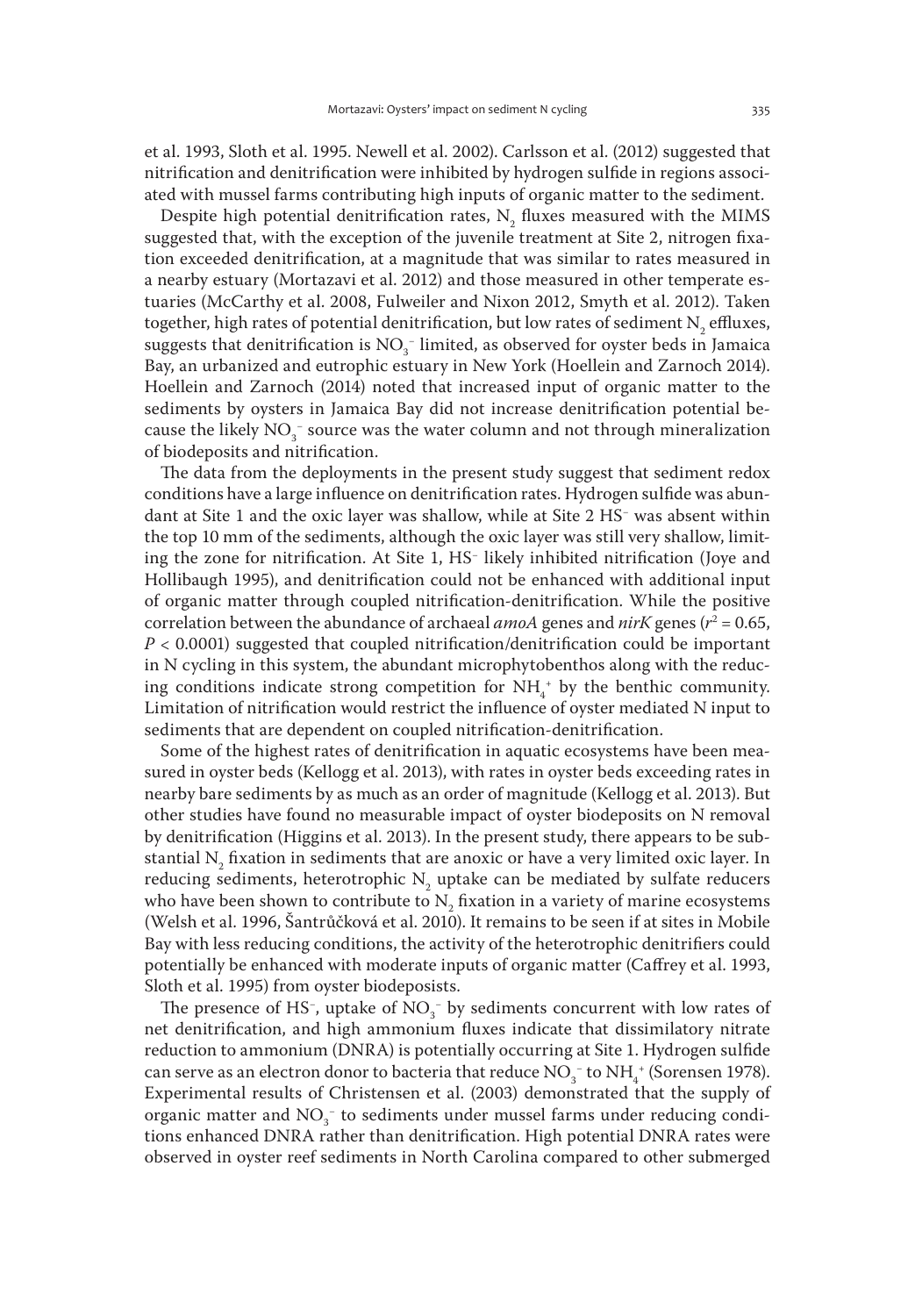habitats (Smyth et al. 2013); however, these oyster reefs were also areas with high rates of denitrification, indicating the two processes are not exclusionary. Future investigations with N isotope labeling experiments could constrain the contribution and response of DNRA at Site 1.

Implications of Oyster Restoration on N cycling.—The amount of N removal through enhancements in denitrification that can be attributed to oysters appears to be site-specific and challenging to generalize to the ecosystem scale. Carmichael et al. (2012) concluded that denitrification and burial could theoretically enhance N removal by 1%–2% after growth of oysters to harvestable size. The use of bivalves in hanging baskets in shallow and protected water bodies is increasingly being considered as a method of reducing eutrophication impacts (Bulmer et al. 2012); however, the impact of oysters beyond direct removal of oysters is not guaranteed. The lack of a ubiquitous increase in denitrification in response to oyster deployments suggests that estimating the impact of oyster aquaculture on sediment biogeochemistry, and specifically denitrification (Beseres Pollack et al. 2013), should proceed with caution. Site selection for oyster aquaculture should take into consideration local hydrodynamics, sediment redox potentials, and other sediments attributes so that the benefit of N removal through denitrification, in addition to environmental services such as habitat creation, improved water clarity, and direct N removal via tissue harvest can be realized.

#### **ACKNOWLEDGMENTS**

Funding for this project was provided by the University of South Alabama Oyster Restoration Program. We thank L Linn at the Dauphin Island Sea Lab for assistance with nutrient analyses. We are grateful for the comments by three anonymous referees that significantly improved this manuscript. BM was a program officer at the National Science Foundation during the writing of this article. Any opinion, findings, and conclusions expressed here are those of the authors and do not necessarily reflect the views of the Foundation.

## LITERATURE CITED

- Abell GC, Revill AT, Smith C, Bissett, AP, Volkman JK , Robert SS. 2010. Archaeal ammonia oxidizers and nirS-type denitrifiers dominate sediment nitrifying and denitrifying populations in a subtropical macrotidal estuary. The ISME J. 4:286–300. http://dx.doi.org/10.1038/ ismej.2009.105
- Boesch DF. 2002. Challenges and opportunities for science in reducing nutrient overenrichment of coastal ecosystems. Estuaries. 25:886–900. http://dx.doi.org/10.1007/BF02804914
- Breitburg DL, Coen LD, Luckenbach MW, Posey MH, Wesson JA. 2000. Oyster reef restoration: Convergence of harvest and conservation strategies. J Shellfish Res. 19:371–377.
- Bulmer R, Kelly S, Jeffs AG. 2012. Hanging basket oyster farming: assessing effects on seagrass using aerial photography. Aqauc Environ Interac. 2:285–292. http://dx.doi.org/10.3354/ aei00046
- Butt AJ, Brown BL. 2000. The cost of nutrient reduction: a case study of Chesapeake Bay. Coast Manage. 28:175–185. http://dx.doi.org/10.1080/089207500263585
- Caffrey JM, Sloth NP, Kaspar HF, Blackburn TH. 1993. Effect of organic loading on nitrification and denitrification in a marine sediment microcosm. FEMS Microbiol Ecol. 12:159–167. http://dx.doi.org/10.1111/j.1574-6941.1993.tb00028.x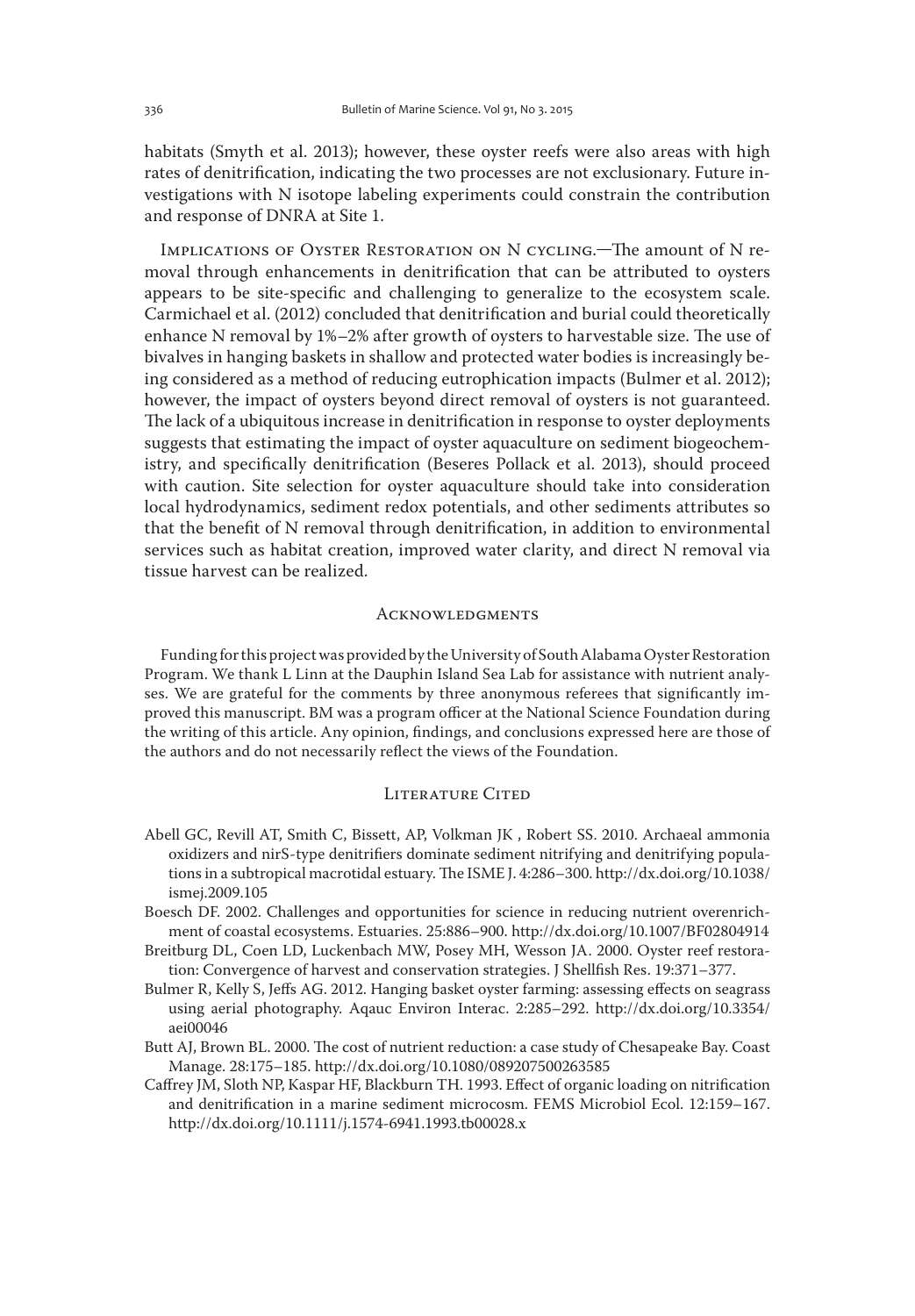- Carlsson MS, Holmer M, Petersen JK. 2009. Seasonal and spatial variations of benthic impacts of mussel longline farming in a eutrophic Danish fjord, Limfjorden. J Shellfish Res. 28:791– 801. http://dx.doi.org/10.2983/035.028.0408
- Carlsson MS, Engström P, Lindahl O, Ljungqvist L, Petersen JK, Svanberg L, Holmer M. 2012. Effects of mussel farms on the benthic nitrogen cycle on the Swedish west coast. Aqauc Environ Interac. 2:177–191. http://dx.doi.org/10.3354/aei00039
- Carmichael RH, Walton W, Clark H, Ramcharan C. 2012. Bivalve-enhanced nitrogen removal from coastal estuaries. Can J Fish Aquat Sci. 69:1131–1149. http://dx.doi.org/10.1139/ f2012-057
- Carstensen J, Conley DJ, Andersen JH, Ærtebjerg G. 2006. Coastal eutrophication and trend reversal: A Danish case study. Limnol Oceanogr. 51:398–408. http://dx.doi.org/10.4319/ lo.2006.51.1\_part\_2.0398
- Cerco CF, Noel MR. 2007. Can oyster restoration reverse cultural eutrophication in Chesapeake Bay? Estuaries Coasts. 30:331–343. http://dx.doi.org/10.1007/BF02700175
- Christensen PB, Glud RN, Dalsgaard T, Gillespie P. 2003. Impacts of longline mussel farming on oxygen and nitrogen dynamics and biological communities of coastal sediments. Aquaculture. 218:567–588. http://dx.doi.org/10.1016/S0044-8486(02)00587-2
- Cloern JE. 2001. Our evolving conceptual model of the coastal eutrophication problem. Mar Ecol Prog Ser. 210:223–253. http://dx.doi.org/10.3354/meps210223
- Conley H, Kaas H, Mohlengerg F, Rasmussen B, Windolf J. 2000. Characteristics of Danish estuaries. Estuaries. 23:820–837. http://dx.doi.org/10.2307/1353000
- Dalrymple DJ. 2013. Effects of ontogeny on nitrogen sequestration and removal capacity of oysters. MS Thesis. University of South Alabama, Mobile, Al. 58 p.
- Dalrymple DJ, Carmichael RH. 2015. Effects of age class on N removal capacity of oysters and implications for bioremediation. Mar Ecol Prog Ser. 528:205–220. http://dx.doi.org/ 10.3354/meps11252
- Dame RF, Prins TC. 1997. Bivalve carrying capacity in coastal ecosystems. Aquat Ecol. 31:409– 421. http://dx.doi.org/10.1023/A:1009997011583
- Dandie CE, Miller MN, Burton DL, Zebarth BJ, Trevors JT, Goyer C. 2007. Nitric oxide reductase-targeted real-time PCR quantification of denitrifier populations in soil. Appl Environ Microbiol. 73:4250–4258. http://dx.doi.org/10.1128/AEM.00081-07
- Dollhopf SL., Hyun J, Smith AC, Adams HJ, O'Brien S, Kostka JE. 2005. Quantification of ammonia-oxidizing bacteria and factors controlling nitrification in salt marsh sediments. Appl Environ Microb. 71:240–246. http://dx.doi.org/10.1128/AEM.71.1.240-246.2005
- Fertig B, Carruthers TJB, Dennison WC, Jones AB, Pantus F, Longstaff B. 2009. Oyster and macroalgae bioindicators detect elevated δ<sup>15</sup>N in Maryland's Coastal Bays. Estuaries Coasts. 32(4):773–786. http://dx.doi.org/10.1007/s12237-009-9148-x
- Francis CA, Roberts KJ, Beman JM, Santoro AE, Oakley BB. 2005. Ubiquity and diversity of ammonia-oxidizing archaea in water columns and sediments of the ocean. Proc Natl Acad Sci USA. 102:14683–14688. http://dx.doi.org/10.1073/pnas.0506625102
- Fulford RS, Breitburg DL, Newell RIE, Kemp WM, Luckenbach M. 2007. Effects of oyster population restoration strategies on phytoplankton biomass in Chesapeake Bay: a flexible modeling approach. Mar Ecol Prog Ser. 336:43–61. http://dx.doi.org/10.3354/meps336043
- Fulweiler RW, Nixon SW. 2012. Net sediment  $N_z$  fluxes in a southern New England estuary: Variations in space and time. Biogeochemistry. 111:111–124. http://dx.doi.org/10.1007/ s10533-011-9660-5
- Gallegos CL, Jordan TE. 2002. Impact of the spring 2000 phytoplankton bloom in Chesapeake Bay on optical properties and light penetration in the Rhode River, Maryland. Estuaries. 25:508–518. http://dx.doi.org/10.1007/BF02804886
- Gifford S, Dunstan H, O'Connor W, Macfarlane GR. 2005. Quantification of *in situ* nutrient and heavy metal remediation by a small pearl oyster (*Pinctada imbricata*) farm at Port Stephens, Australia. Mar Pollut Bull. 50:417–422. http://dx.doi.org/10.1016/j.marpolbul.2004.11.024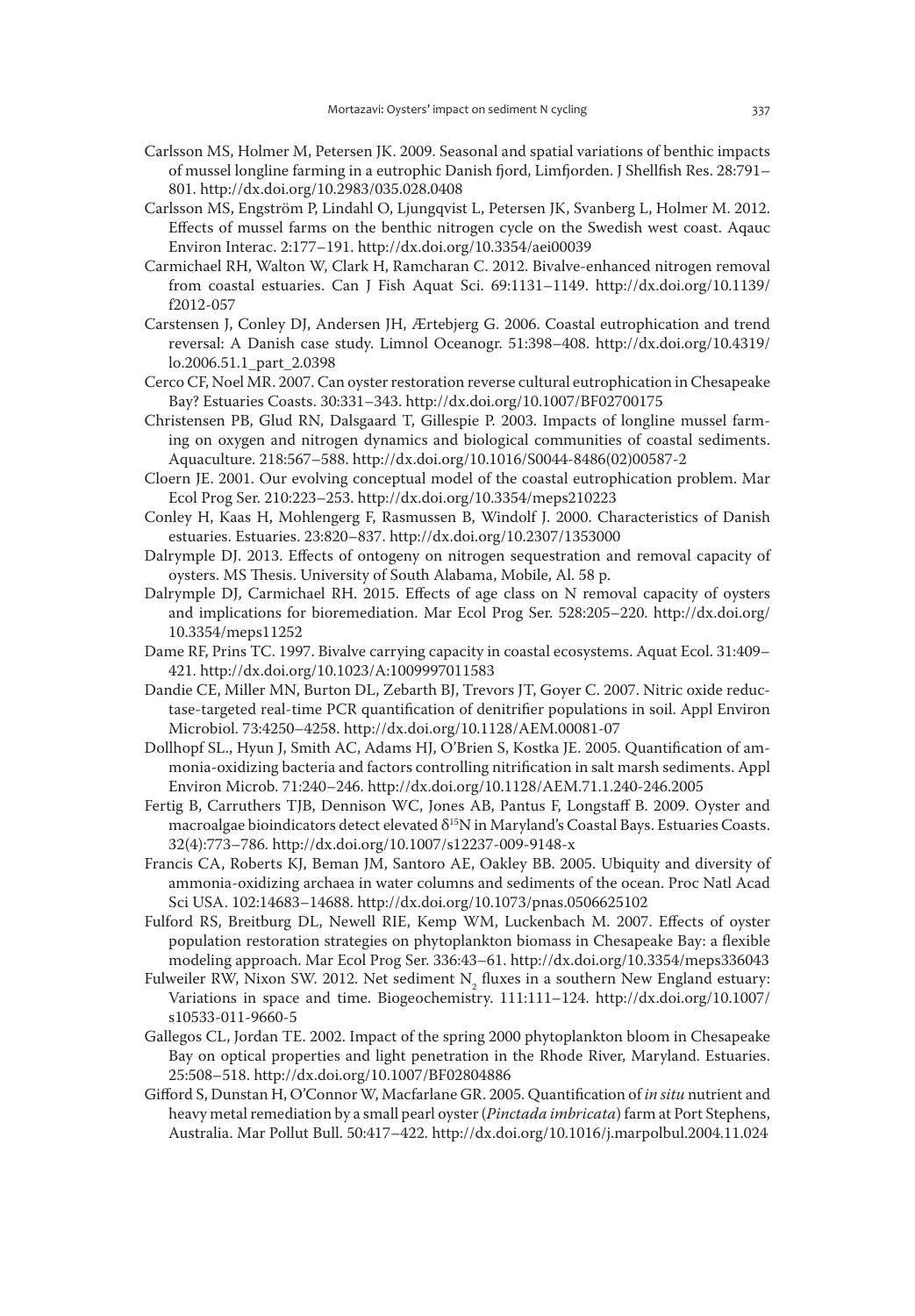- Green DS, Boots B, Crowe TP. 2012. Effects of non-indigenous oysters on microbial diversity and ecosystem functioning. PLoS ONE. 7(10):e48410. http://dx.doi.org/10.1371/journal. pone.0048410
- Gregalis KC, Powers SP, Heck KL. 2008. Restoration of oyster reefs along a bio-physical gradient in Mobile Bay, Alabama. J Shellfish Res. 27:1163–1169. http://dx.doi. org/10.2983/0730-8000-27.5.1163
- Grizzle RE, Greene JK, Coen LD. 2008. Seston removal by natural and constructed intertidal eastern oyster (*Crassostrea virginica*) reefs: a comparison with previous laboratory studies, and the value of *in situ* methods. Estuaries Coasts. 31:1208–1220. http://dx.doi. org/10.1007/s12237-008-9098-8
- Hagy JD, Boynton WR, Keefe CW, Wood KV. 2004. Hypoxia in Chesapeake Bay, 1950-2001: Long-term change in relation to nutrient loading and river flow. Estuaries Coasts. 27:634– 658. http://dx.doi.org/10.1007/BF02907650
- Hallin S, Lindgren PE. 1999. PCR detection of genes encoding nitrite reductase in denitrifying bacteria. Appl Environ Microbiol. 65:1652–1657.
- Hartstein ND, Stevens CL. 2005. Deposition beneath longline mussel farms. Aquacult Eng. 33:192–213. http://dx.doi.org/10.1016/j.aquaeng.2005.01.002
- Hatcher A, Grant J, Schofield B. 1994. Effects of suspended mussel culture (*Mytilus spp*.) On sedimentation, benthic respiration and sediment nutrient dynamics in a coastal bay. Mar Ecol Prog Ser. 115:219–235. http://dx.doi.org/10.3354/meps115219
- Heip CHR, Goosen NK, Herman PMJ, Kromkamp J, Middelburg JJ, Soetaert K. 1995. Production and consumption of biological particles in temperate tidal estuaries. Oceanogr Mar Biol. 33:1–149.
- Higgins CB, Tobias C, Piehler MF, Smyth AR, Dame RF, Stephenson K, Brown BL. 2013. Effect of aquacultured oyster biodeposition on sediment  $\mathrm{N}_2$  production in Chesapeake Bay. Mar Ecol Prog Ser. 473:7–27. http://dx.doi.org/10.3354/meps10062
- Hoellein TJ, Zarnoch CB. 2014. Effect of eastern oysters (*Crassostrea virginica*) on sediment carbon and nitrogen dynamics in an urban estuary. Ecol Appl. 24:271–286. http://dx.doi. org/10.1890/12-1798.1
- Hoellein TJ, Zarnoch CB, Grizzle RE. 2015. Easter oyster (*Crassostrea virginica*) filtration, biodeposition, and sediment nitrogen cycling at two oyster reefs with contrasting water quality in Great Bay Estuary (New Hampshire, USA). Biogeochemistry. 122:113–129. http:// dx.doi.org/10.1007/s10533-014-0034-7
- Howarth RW, Marino R. 2006. Nitrogen as the limiting nutrient for eutrophication in coastal marine ecosystems: evolving views over three decades. Limnol Oceanogr. 51:364–376. http://dx.doi.org/10.4319/lo.2006.51.1\_part\_2.0364
- Joye SB, Hollibaugh T. 1995. Influence of sulfide inhibition of nitrification on nitrogen regeneration in sediments. Science. 270:623–625. http://dx.doi.org/10.1126/science.270.5236.623
- Kana TM, Darkangelo C, Hunt MD, Oldham JB, Bennett GE, Cornwell JC. 1994. Membrane inlet mass spectrometer for rapid high-precision determination of  $\mathrm{N}_{2^\prime} \mathrm{O}_{2^\prime}$  and Ar in environmental water samples. Anal Chem. 66:4166–4170. http://dx.doi.org/10.1021/ac00095a009
- Kana TM, Sullivan MB, Cornwell JC, Groszkowski KM. 1998. Denitrification in estuarine sediments determined by membrane inlet mass spectrometry. Limnol Oceanogr. 43:334–339. http://dx.doi.org/10.4319/lo.1998.43.2.0334
- Kautsky N, Sversker E. 1987. Role of biodeposition by *Mytilus edulis* in the circulation of matter and nutrients in a Baltic coastal ecosystem. Mar Ecol Prog Ser. 38:201–212. http://dx.doi. org/10.3354/meps038201
- Kellogg ML, Cornwell JC, Owens MS, Paynter KT. 2013. Denitrification and nutrient assimilation on a restored oyster reef. Mar Ecol Prog Ser. 480:1–19. http://dx.doi.org/10.3354/ meps10331
- Kellogg ML, Smyth AR, Luckenbach MW, Carmichael RH, Brown BL, Cornwell JC, Piehler MF, Owens MS, Dalrymple DJ, Higgins CB. 2014. Use of oysters to mitigate eutrophication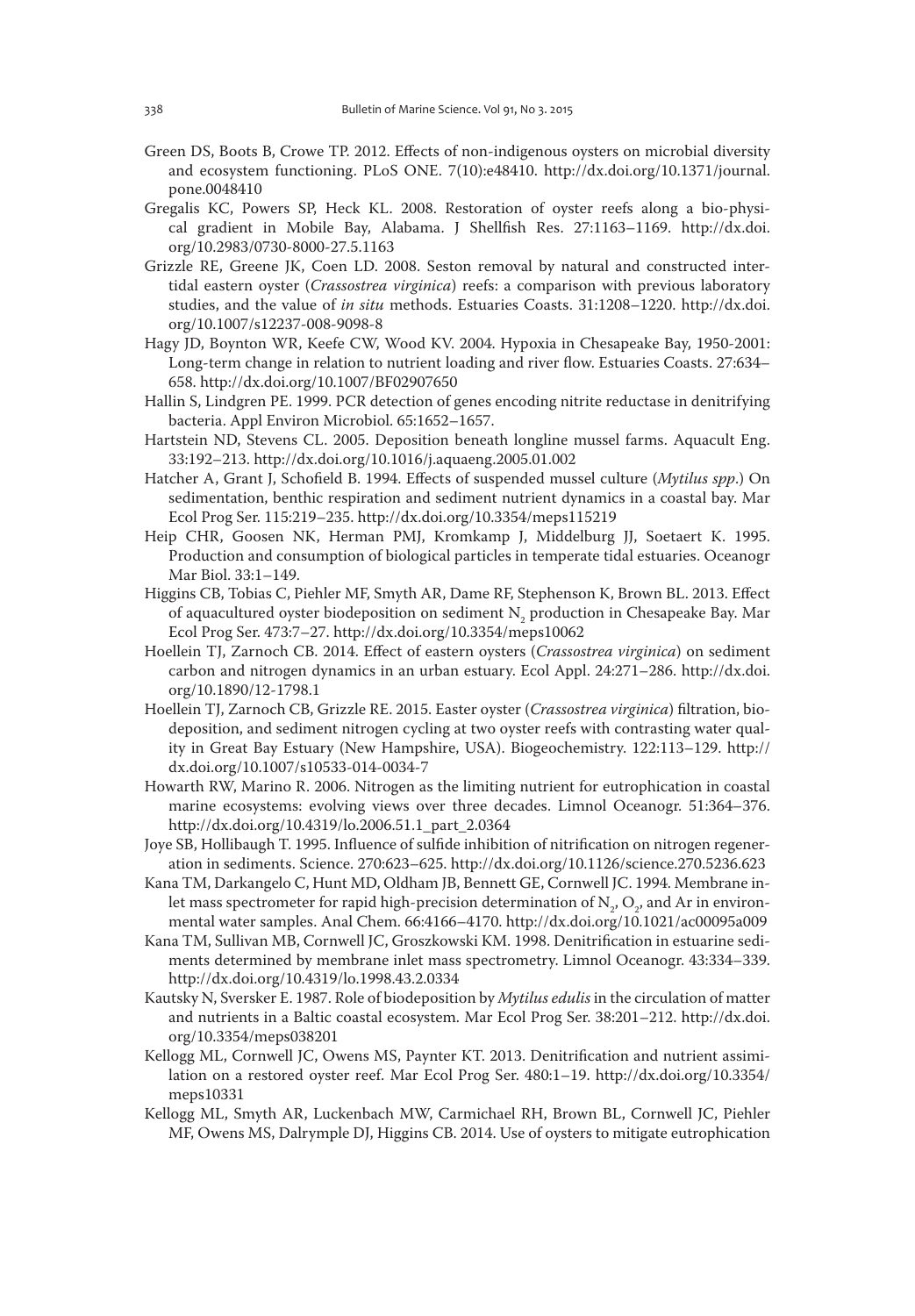in coastal waters. Estuar Coast Shelf Sci. 151:156–168. http://dx.doi.org/10.1016/j. ecss.2014.09.025

- Kemp WM, Smith EM, Marvin-DiPasquale M, Boynton WR. 1997. Organic carbon balance and net metabolism in Chesapeake Bay. Mar Ecol Prog Ser. 150:229–248. http://dx.doi. org/10.3354/meps150229
- Kemp WM, Sampou PA, Garber J, Tuttle J, Bpynton WR. 1992. Seasonal depletion of oxygen from bottom waters of Chesapeake Bay: roles of benthic and planktonic respiration and physical exchange processes. Mar Ecol Prog Ser. 85:137–152. http://dx.doi.org/10.3354/ meps085137
- Kemp M, Boynton WR, Adolf JE, Boesch DF, Boicourt WC, Brush G, Cornwell JC, Fisher TR, Gilbert PM, Hagy JD, et al. 2005. Eutrophication of Chesapeake Bay: historical trends and ecological interactions. Mar Ecol Prog Ser. 303:1–29. http://dx.doi.org/10.3354/ meps303001
- May EB. 1971. A survey of the oyster and oyster shell resources of Alabama. Alabama Department of Conservation, Dauphin Island, Alabama. Alabama Mar Res Bull. 4:1–52.
- McCarthy MJ, McNeal KS, Morse JW, Gardner WS. 2008. Bottom-water hypoxia effects on sediment–water interface nitrogen transformations in a seasonally hypoxic, shallow bay (Corpus Christi Bay, TX, USA). Estuaries Coasts. 31:521–531. http://dx.doi.org/10.1007/ s12237-008-9041-z
- Mortazavi B, Riggs AA, Caffrey JM, Genet H, Phipps SW. 2012. The contribution of benthic nutrient regeneration to primary production in a shallow eutrophic estuary, Weeks Bay, Alabama. Estuaries Coasts. 35:862–877. http://dx.doi.org/10.1007/s12237-012-9478-y
- Nelson KA, Leonard LA, Posey MH, Alphin TD, Mallin MA. 2004. Using transplanted oyster (*Crassostrea virginica*) beds to improve water quality in small tidal creeks: a pilot study. J Exp Mar Biol Ecol. 298:347–368. http://dx.doi.org/10.1016/S0022-0981(03)00367-8
- Newell RIE. 1988. Ecological changes in Chesapeake Bay: are they the result of overharvesting the American oyster, *Crassostrea virginica. In:* Lynch P, Krome EC, editors. Understanding the estuary: advances in Chesapeake Bay research: advances in Chesapeake Bay Research. Chesapeake Bay Consortium, Solomons, MD. p. 536–546.
- Newell RIE. 2004. Ecosystem influences of natural and cultivated populations of suspensionfeeding bivalve molluscs: a review. J Shellfish Res. 23:51–61.
- Newell RIE, Fisher TR, Holyoke RR, Cornwell JC. 2005. Influence of eastern oysters on nitrogen and phosphorus regeneration in Chesapeake Bay, USA. The comparative roles of suspension-feeders in ecosystems. NATO Science Series. 47:93–120.
- Newell RIE, Jordan SJ. 1983. Preferential ingestion of organic material by the American oyster *Crassostera virginica.* Mar Ecol Prog Ser. 13:47–53. http://dx.doi.org/10.3354/meps013047
- Newell RIE. 2004. Ecosystem influences of natural and cultivated populations of suspensionfeeding bivalve molluscs: a review. J Shellfish Res. 23:51–61.
- Newell RIE, Cornwell JC, Owens MS. 2002. Influence of simulated bivalve biodeposition and microphytobenthos on sediment nitrogen dynamics: a laboratory study. Limnol Oceanogr. 47:1367–1379. http://dx.doi.org/10.4319/lo.2002.47.5.1367
- Nixon SW. 1981. Remineralization and nutrient cycling in coastal marine ecosystems. *In:* BJ Neilson, Cronin LE, editors. Estuaries and nutrients. New Jersey: Humana Press. p. 111–138.
- Nixon SW. 1995. Coastal marine eutrophication: a definition, social causes, and future concerns. Ophelia. 41:199–219. http://dx.doi.org/10.1080/00785236.1995.10422044
- Nizzoli D, Welsh DT, Fano EA, Viaroli P. 2006. Impact of clam and mussel farming on benthic metabolism and nitrogen cycling, with emphasis on nitrate reduction pathways. Mar Ecol Prog Ser. 315:151–165. http://dx.doi.org/10.3354/meps315151
- Officer CB, Smayda TJ, Mann R. 1982. Benthic filter feeding: a natural eutrophication control. Mar Ecol Prog Ser. 9:203–210. http://dx.doi.org/10.3354/meps009203
- Paerl HW, Valdes LM, Piehler MF, Stow CA. 2006. Assessing the effects of nutrient management in an estuary experiencing climatic change: the Neuse River estuary, North Carolina. Environ Manage. 37:422–436. http://dx.doi.org/10.1007/s00267-004-0034-9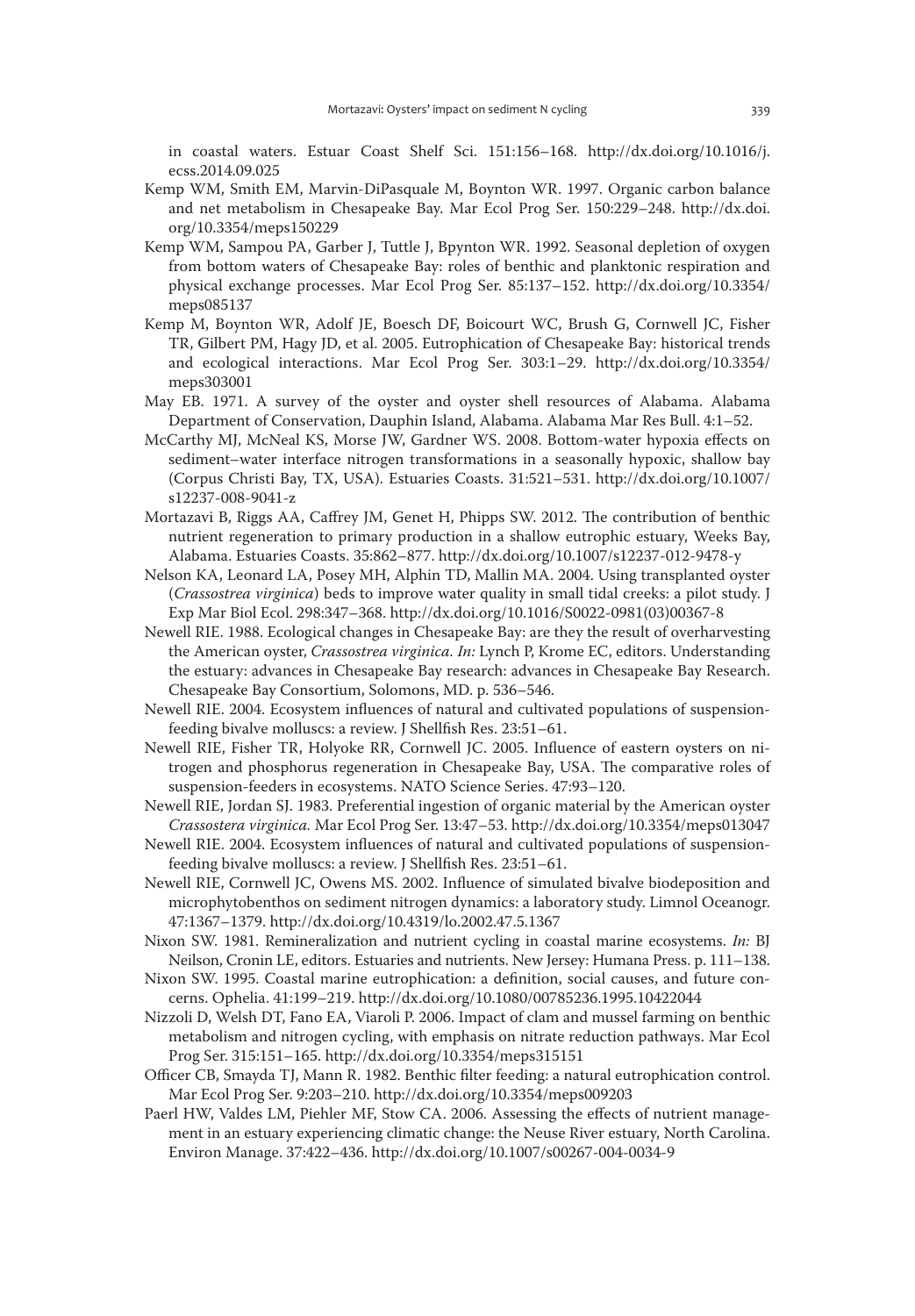- Piehler MF, Smyth AR. 2011. Habitat-specific distinctions in estuarine denitrification affect both ecosystem function and services. Ecosphere. 2(1):12. http://dx.doi.org/10.1890/ ES10-00082.1
- Pollack JB, Yoskowitz D, Kim HC, Montagna PA. 2013. Role and value of nitrogen regulation provided by oysters (*Crassostrea virginica*) in the Mission-Aransas estuary, Texas, USA. PLoS ONE. 8(6):e65314. http://dx.doi.org/10.1371/journal.pone.0065314
- Rabalais NN, Wiseman WJ Jr, Turner RE, Justic D, Sen Gupta BK, Dortch Q. 1996. Nutrient changes in the Mississippi River and system responses on the adjacent continental shelf. Estuaries. 19:386–407. http://dx.doi.org/10.2307/1352458
- Redfield AC. 1958. The biological control of chemical factors in the environment. Am Sci. 46:205–221.
- Rosenberg R, Elmgren R, Fleischer S, Johnson P, Persson G, Dahlin H. 1990. Marine eutrophication case studies in Sweden. Ambio. 19:102–108.
- Rotthauwe JH, Witzel KP, Liesack W. 1997. The ammonia monooxygenase structural gene *amoA* as a functional marker: molecular fine-scale analysis of natural ammonia-oxidizing populations. Appl Environ Microbiol. 63:4704–4712.
- Schroeder WW. 1977. Sea truth and environmental characterization studies of Mobile Bay, Alabama, utilizing ERTS-1, data collection platforms. Remote Sens Environ. 6:27–43. http://dx.doi.org/10.1016/0034-4257(77)90017-7
- Seitzinger S, Harrison JA, Böhlke JK, Bouwman AF, Lowrance R, Peterson B, Tobias C, Van Drecht G. 2006. Denitrification across landscapes and waterscapes: a synthesis. Ecol Appl. 16:2064–2090. http://dx.doi.org/10.1890/1051-0761(2006)016[2064:DALAWA]2.0.CO;2
- Seitzinger SP, Nielsen LP, Caffrey J, Christensen PB. 1993. Denitrification measurements in aquatic sediments: a comparison of three methods. Biogeochemistry. 23:147–167. http:// dx.doi.org/10.1007/BF00023750
- Sloth NP, Blackburn H, Hansen LS, Risgaard-Petersen N, Lomstein BA. 1995. Nitrogen cycling in sediments with different organic loading. Mar Ecol Prog Ser. 116:163–170. http://dx.doi. org/10.3354/meps116163
- Smith CJ, Osborn AM. 2009. Advantages and limitations of quantitative PCR (Q-PCR)based approaches in microbial ecology. FEMS Microbiol Ecol. 67:6–20. http://dx.doi. org/10.1111/j.1574-6941.2008.00629.x
- Smyth AR, Thompson SP, Siporin KN, Gardner WS, McCarthy MJ, Piehler MF. 2013. Assessing nitrogen dynamics throughout the estuarine landscape. Estuaries Coasts. 36:44–55. http:// dx.doi.org/10.1007/s12237-012-9554-3
- Sorensen J. 1978. Dentirification rates measured in a marine sediment as measured by acetlyene inhibition technique. Appl Environ Microbiol. 36:139–143.
- Šantrůčková H, Rejmánková E, Pivničková B, Snyder JM. 2010. Nutrient enrichment in tropical wetlands: shifts from autotrophic to heterotrophic nitrogen fixation. Biogeochemistry. 101:295–310. http://dx.doi.org/10.1007/s10533-010-9479-5
- Wagner M, Roger AJ, Flax JL, Brusseau GA, Stahl DA. 1998. Phylogeny of dissimilatory sulfite reductases supports an early origin of sulfate respiration. J Bacteriol. 180:2975–2982.
- Ward MA, Harris PM, Ward AK. 2005. Gulf coast rivers of the southeastern United States. *In:* Benke AC, Cushing CE, editors. Rivers of North America. Elsevier Academic Press. p. 32–55.
- Waycott M, Duarte CM, Carruthers TJB, Orth RJ, Dennison WC, Olyarnik S, Calladine A, Fourqurean JW, Heck KL Jr, Hughes AR, et al. 2009. Accelerating loss of seagrasses across the globe threatens coastal ecosystems. Proc Natl Acad Sci USA. 106:12377–12381.
- Weiss RF, Price BA. 1980. Nitrous oxide solubility in water and seawater. Mar Chem. 8:347– 359. http://dx.doi.org/10.1016/0304-4203(80)90024-9
- Welschmeyer NA. 1994. Fluorometric analysis of chlorophyll *a* in the presence of chlorophyll *b* and pheopigments. Limnol Oceanogr. 39:1985–1992. http://dx.doi.org/10.4319/ lo.1994.39.8.1985